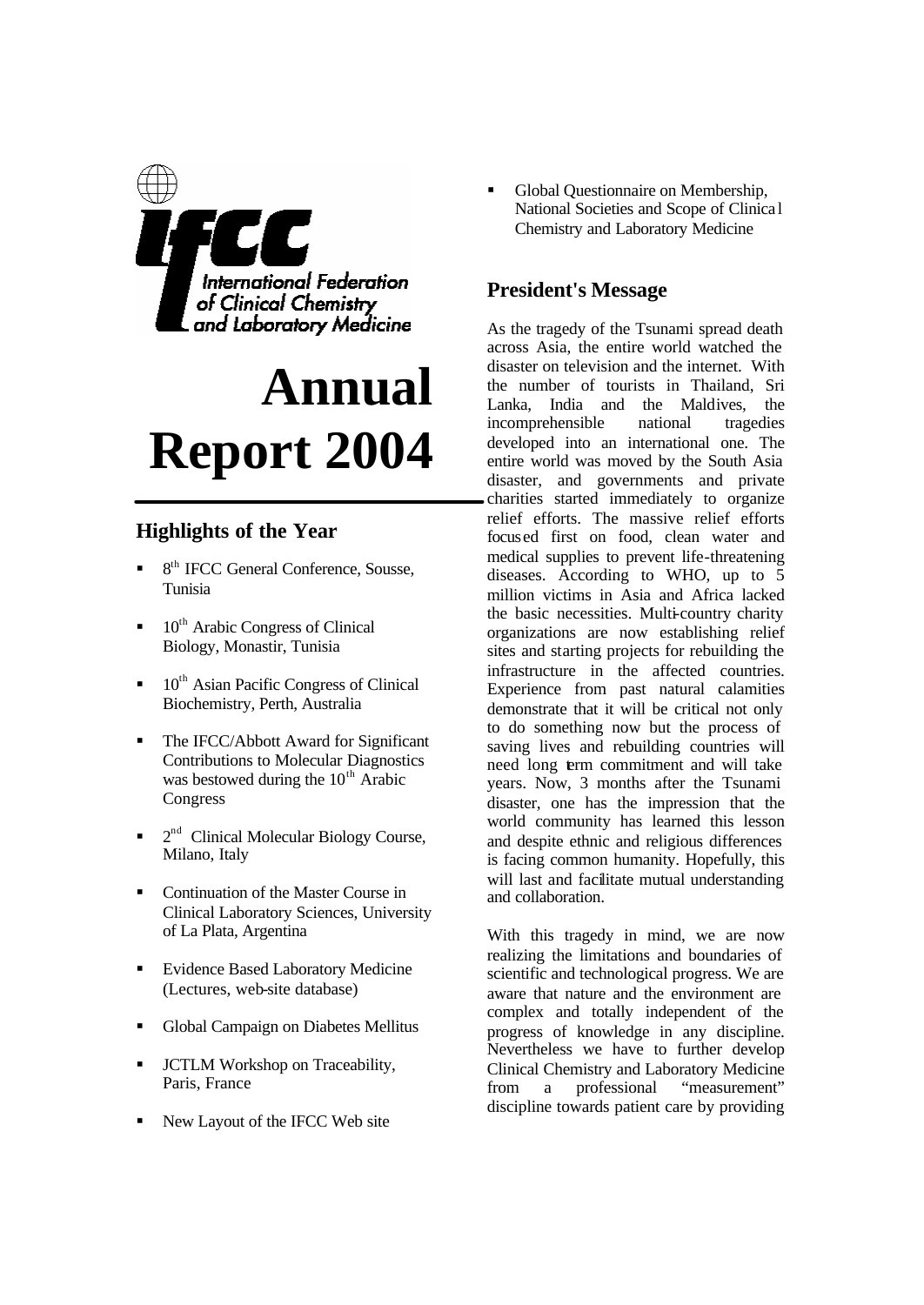sound reports with interpretation of more and more complex information on health, disease and risks for the individual. New technologies such as mass spectrometry, flow cytometry and PCR will support this development. Chip-information on cellular functions will be directly communicated to the Clinical Chemist who will integrate these results into an overall report. With these future aspects in mind, the professional skills of laboratory staff will be challenged towards cellular, genomic, proteomic and metabolic based laboratory medicine.

The expectations of our clinical colleagues in Laboratory Medicine demand changes in the IFCC to develop into a more multidisciplinary federation building on its historic strength. The IFCC has to be considered as the international forum of diagnostic laboratory professionals. The Federation and its membership are facing new challenges and will be necessary expand our expertise in order to retain supremacy in scientific projects and programmes for continuous education and training. In order to implement some of the new areas mentioned above, integration of experts from areas beyond the traditional concepts of Clinical Chemistry is needed. This IFCC evolutionary process has been successful so far by collaborating with other international organisations. However in the future, we need to think about broadening the horizon of the IFCC national societies and their federations. It was with these ideas in mind that a discussion on the future of IFCC membership was started at the General Conference in Sousse and followed-up by Members of the Executive Board collecting detailed information on the present status and the future perspectives of the membership. The information collected has been very useful and it is apparent this discussion will be continued over the next few years.

The mission of the Scientific Division (Chair: Jean-Claude FOREST) is to advance the science of clinical chemistry and

laboratory medicine by facilitating its application in clinical practice. The main goals of this Division are analytical standardisation, establishing reference systems (reference methods, reference materials, reference intervals, reference laboratories) and the definition of diagnostic strategies. Several of these activities are conducted in close collaboration with partner organisations such as the BIPM, IRMM, NCCLS, NIST and WHO. The activities of the Joint Committee of Traceability in Laboratory Medicine (JCTLM) (Chair: Jos THIJSSEN) succeeded in the publication of reference measurement procedures of highest order and reference materials on the BIPM and IFCC web sites. This information provided for the in vitro diagnostic industry and the profession will certainly, over time, enhance harmonisation of laboratory test results globally. In collaboration with IRMM and WHO, new reference materials have been released. As a result of the partnership with NCCLS, new guidelines on thyroid free hormones, bone markers, cellular immune function tests, and determination of limits of detection were published. As a new major target for the Division, the establishment of reference ranges and clinical decision criteria using routine measurement procedures have been identified.

The Education and Management Division (Chair: Gerard SANDERS) provides IFCC members and the health care community with education, and educational recommendations, concerning scientific, technical, clinical and management issues relevant to clinical laboratory sciences. Global concerns regarding the cost of healthcare make it particularly important that the IFCC helps laboratory professionals to make correct choices and allocate resources in an evidence-based manner. The IFCC aims to achieve this through IFCC initiatives and collaboration with other groups in the fields of healthcare planning and delivery. The Division succeeded in the organisation of courses in Molecular Biology Techniques, in Quality Assurance,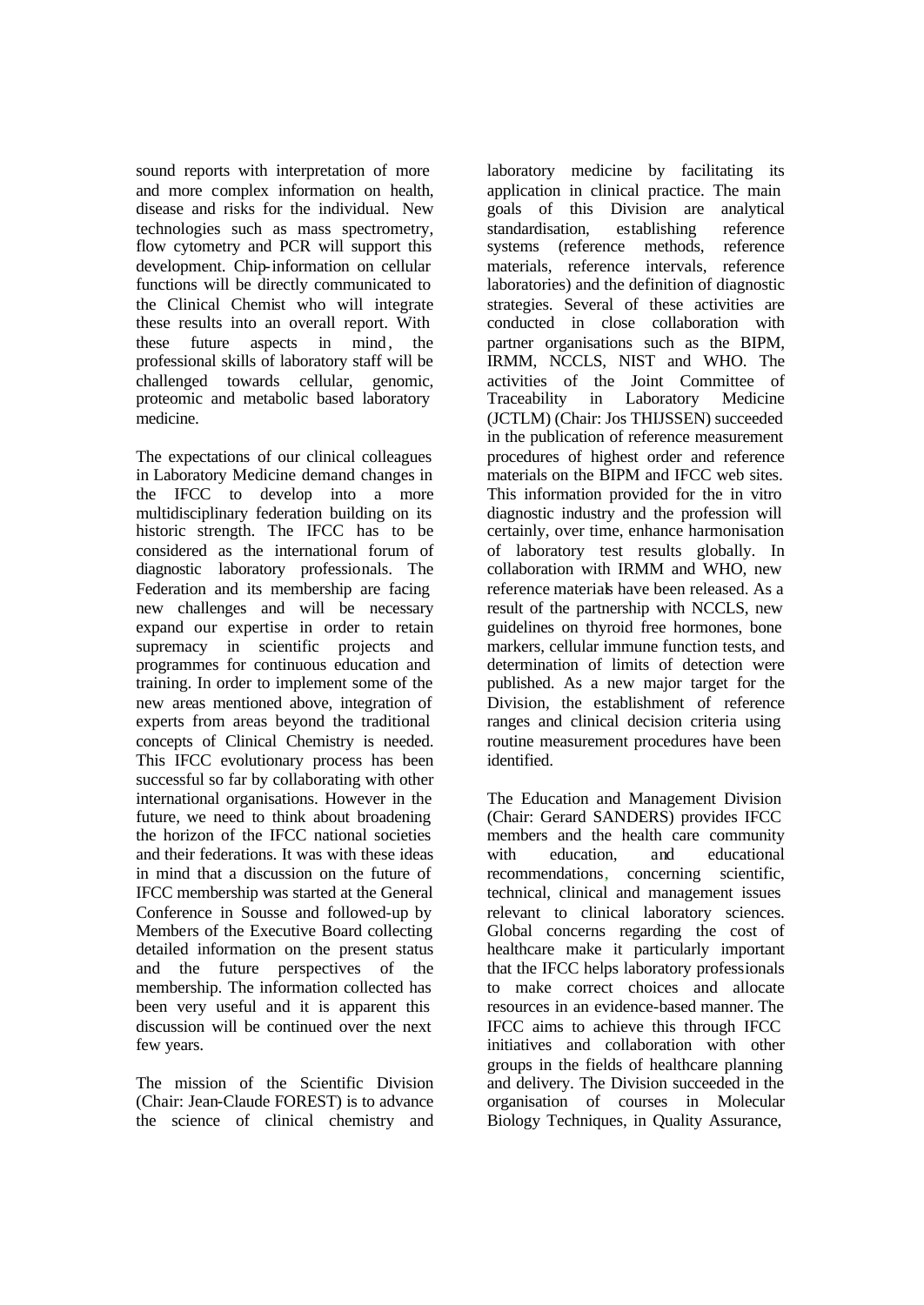and the Master Course at the University of La Plata. The Visiting Lecture Programme continues to be supported by IFCC member societies and this year provided speakers for the Arabic, Latin American and Asian Pacific Region.

The Global campaign for Diabetes Mellitus (Chair: S. SANDBERG) has integrated the relevant working parties within various Divisions to focus on strategies for the diagnosis and monitoring of Diabetes Mellitus. Together with the WG–HbA1c, special emphasis was taken to introduce the use of the new IFCC Reference System for HbA1c into the clinical arena.

The Communication and Publications Division (Chair. Andrew WOOTTON) provides world-wide dissemination on the work of the IFCC to clinical laboratory scientists, physicians and health policymakers. The division has redesigned the IFCC website (www.ifcc.org) which has been developed as a portal for resources on laboratory medicine. In place are links to IFCC member societies, to Corporate Members, to partner organisations, and to the National Library of Medicine thus providing entrance to the scientific literature. Searchable data bases of IFCC publications, meetings and the bookstore allows individuals to participate in IFCC activities. The Division publishes the *e*Journal of the Federation (*eJIFCC),* and an IFCC newsletter on the web. IFCC scientific documents are also published in formal collaborations with Clinical Chemistry and Laboratory Medicine (CCLM) and other publishers, as are educational tools including scientific monographs.

The Congress and Conferences Division (Chair: L. VIINIKKA) carries out the IFCC's policy to promote and sponsor regular international and regional congresses, exhibitions, and specialist conferences in clinical chemistry and laboratory medicine. The CCD works with meeting organisers to share experiences, collaborates with industry, and provides resources that allow**s** young clinical chemists, and those from emerging countries to participate in regional and international meetings. A major event during this year was the General Conference in Sousse, Tunisia, a forum of discussion between the national and corporate representatives and IFCC officers.

The interested reader of this annual report will find much more information below in the various chapters provided by the secretary and the dedicated chairs of the divisions. This is also an opportunity for me to thank all those numerous colleagues for contributing to the success and progress of the Federation and to the Member Societies and Corporate Members for financial support. The symbiosis of professionals, industry and partner organizations driven by respect for each other are basis for an expanding IFCC.

Mathias M. Müller President

# **Executive Board (EB)**

# *General Conference*

IFCC General Conference differs from all the other congresses: it is not a scientific meeting and it is organised by IFCC itself. The purpose of the General Conference is to bring together members of the EB, Divisions and Committees and some of the working groups. The General Conference was held in Sousse, Tunisia, 14-17 May 2004, as a satellite to the  $10<sup>th</sup>$  Arab Congress of Clinical Biology.

The first EB meeting for 2004 was in Sousse held during the  $8<sup>th</sup>$  IFCC General Conference. At this meeting, the EB had the opportunity to meet with many of the functional groups working within the IFCC as well as National Representatives and some Corporate Members. This meeting was extremely successful as it enabled the EB to gather a perspective on where the members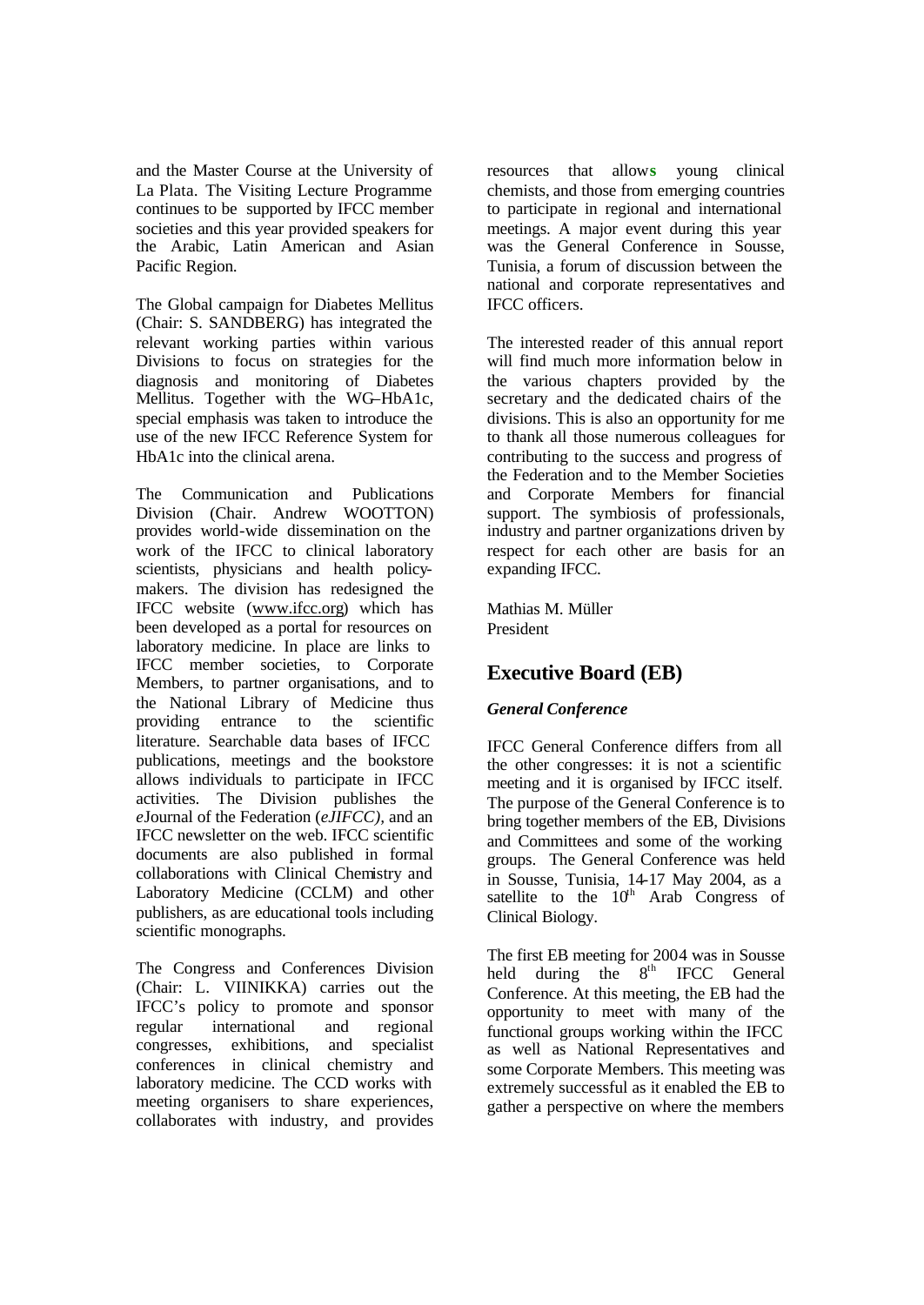felt the IFCC should be concentrating its resources.

One of the issues that was raised in these discussions was that in some countries there are difficulties with the rela tionship between medical and non-medical laboratory staff. The EB suggested one way to take this forward is to ensure authorities are aware of the joint document signed by the IFCC and WASPALM on the role of scientists and pathologists as directors of laboratories (http://www.ifcc.org/documents/Accreditati on.pdf). The IFCC would be willing to write an official letter indicating its position but cannot negotiate in individual countries.

Three IFCC Past-Presidents, Donald Young, Rene Dybkaer, and Gerard Siest were invited to participate in the General Conference and to assess the current status and direction of the Federation. The Past-Presidents gave their personal views and presented the following observations for consideration by the EB:

1) The Federation has grown significantly and that through the interaction with other organizations, the IFCC is taking a worldwide leadership role in Laboratory Medicine.

2) The interaction with JCTLM is of primary importance. In this context the uncertainty concept as described in GUM should be more explored further by IFCC.

3) Interaction and collaboration with the CCQUM-WG on Bioanalysis should be investigated.

4) C-NPU databases need to be kept updated which will require resources. The IFCC web site as a permanent domicile for this database was envisaged.

5) Regarding individuals appointed to any committee, there needs to be an expectation of performance which should be regularly reviewed. People not performing should be encouraged to step down and if this is

unsuccessful, then they should be asked to resign. In principle the IFCC working parties should be open to all individuals working in the field of laboratory medicine.

6) Communication needs to be an absolute priority. Ways to further reach the members needs to be explored. It is recognized that there can be blocks within individual countries.

7) Document translations should be a priority and may be the responsibility of the regional organizations. The suggested Web Editorial Board could be the key organization.

8) Lectures, VLP, courses should be recorded and made available to all members through the IFCC Web. There may be a requirement for translation.

9) National Societies should provide more information for IFCC which would enhance both organizations, e.g. by advertising on the IFCC Web.

10) On-line educational material, participation in the AACC "Lab-Testonline" and an on-line text-book were mentioned as possible options for assisting our members.

11) The website will be the primary recognition point but needs to be simplified and more closely monitored so that it is kept up to date.

12) As part of the strategic plan, all IFCC documents should be reviewed on a timeframe determined by the authors.

13) IFCC needs to make more close contact with physicians' organisations worldwide.

14) Interaction with WHO should be continued to be pursued as this is still the key health Health organisation world-wide.

15) Quality of performance in various countries is incredibly varied.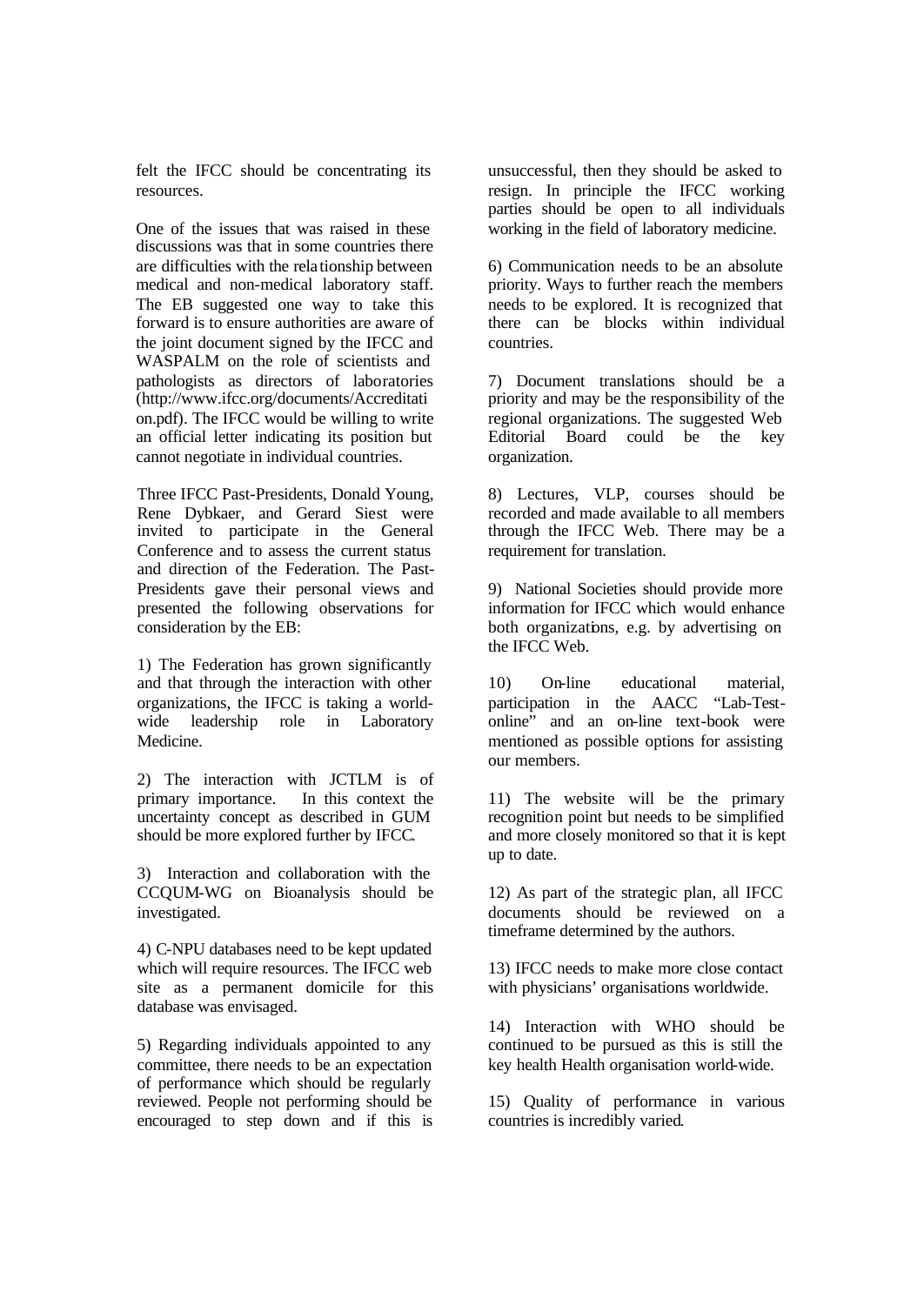16) SD should be involved with some projects which are at the very fore-front of our profession. As an example proteomics was mentioned. Linking standardization issues to outcome studies was considered important.

17) E**-**mailing of documents, minutes, the eJIFCC and the Newsle tter were considered important links to IFCC members.

The Global Campaign on Diabetes is a an important initiative of the IFCC and the Chair of the TF, Sverre Sandberg presented to the EB, the current activities of the campaign, terms of reference and International Cooperation. There was also an open session during the General Conference on the activities of the Global Campaign. One of the goals of the campaign is to further link with World and regional Diabetes Association and to patients' Associations. The IFCC is seeking the cooperation of EDMA and Corporate Members for this.

The other IFCC TF is on Ethics. The Chair, Leslie Burnett summarised current progress. A generic framework which can be used as the basis for evaluating various specific future proposals in laboratory medicine has been prepared. This has been distributed to members for comments.

In an endeavour to increase membership input into the IFCC, the EB members have been asked to prepare a yearly questionnaire. The main task for 2004 was to contact NS to respond to a questionnaire on the Global Campaign. The results were summarized in an issue of the eJIFCC. The members also prepared a short document on the importance of the current discussions on membership change. A second document prepared from the discussions at the General Conference on the Change in Membership and the scope of the discipline within individual countries is currently being undertaken.

The second EB meeting was in Perth

immediately prior to the 10<sup>th</sup> Asian Pacific Congress of Clinical Biochemistry. The main business of the meeting was to review the activities of the various IFCC functional groups. The IFCC Strategic Plan was also reviewed. One important item discussed was the recommendation of the Financial Advisory Committee that IFCC finances be handled through a three-fold strategy, Credit Suisse for income, Banca Intesa for the working account and an Investment Bank for investments. This was further investigated and the strategy agreed to at the EB meeting in Milan.

The final EB meeting for 2004 was held in the IFCC Office in Milan. The final meeting of the year is a review and budget-planning meeting at which, the EB was joined by the Chairs of Divisions who reviewed the previous year's activities and presented their draft budgets. The details can be seen in the Divisional reports below. A new undertaking prior to this meeting was a request sent to all IFCC NS for information on their activities during 2004. These were discussed and are presented in this Annual Report. The EB hopes this will continue and encourage further exchanges between its members.

A letter of appreciation has been received from the AACC for the CHF 10,000 donated for the IFCC/AACC bursary program for people to attend the ICCC in Orlando.

A continuing issue for the IFCC is how to archive the historic material that has been accumulated by the IFCC and is now stored near the IFCC Office. The EB decided this is valuable material that should not be discarded until there has been the opportunity to categorise and evaluate it. At the very least EB minutes, Division minutes, agreements, contracts, publications and Congress-Conference Programmes need to be permanently archived.

The IFCC now has a number of commercial agreements with International Organisations. This has made clarifying and updating the legal status and domicile of the IFCC an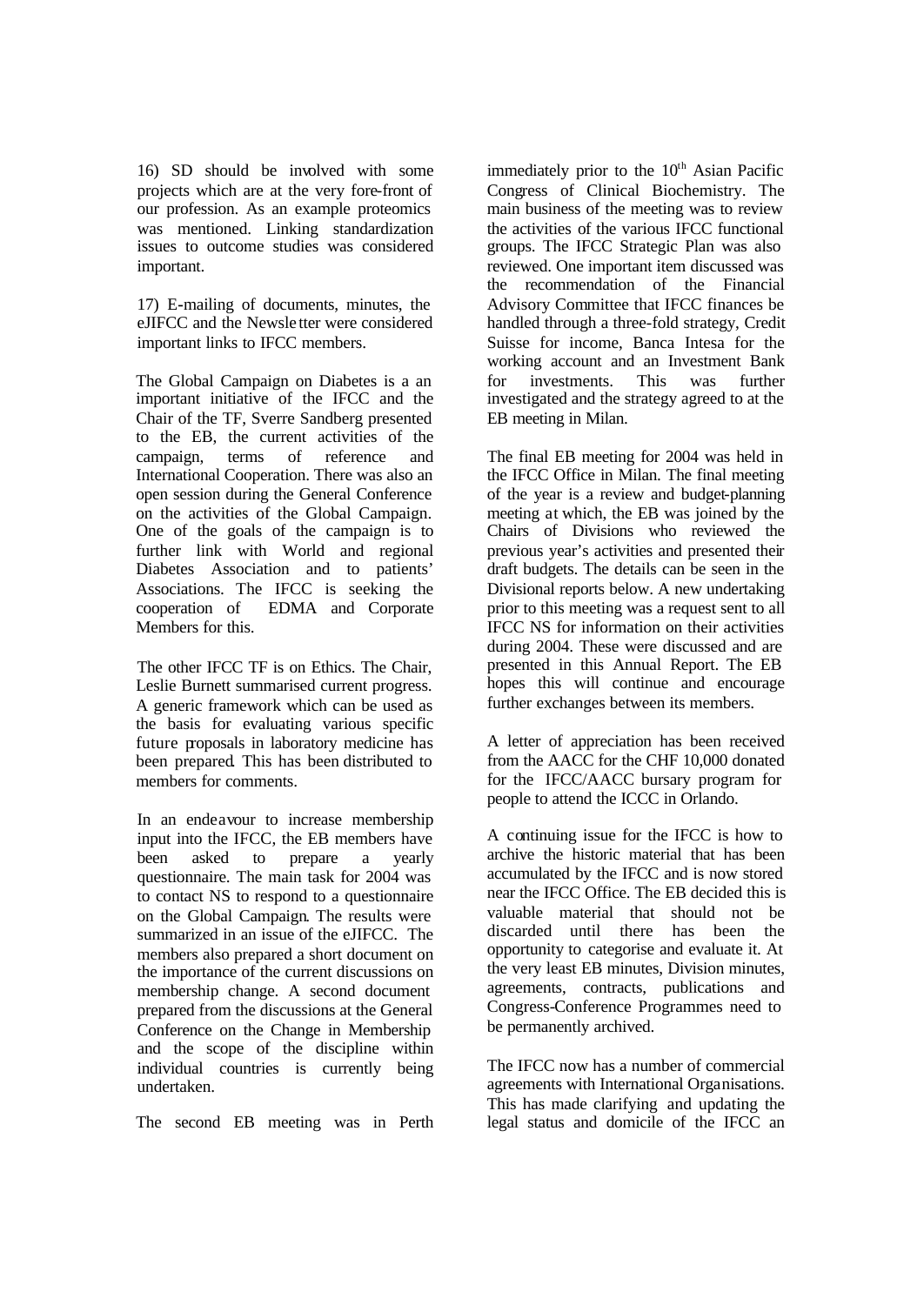important priority. Despite strenuous efforts, the original documentation could not be found in the Archives. Due mainly to the efforts of the President, the status has now been finalised and tax free status granted to the IFCC. The domicile will need to be changed from Lausanne to Pfaeffikon (Canton Schwyz). This decision to move the legal domicile from Lausanne to Pfaeffikon requires a change in the Statutes whic h will be put to the next Council meeting in Orlando.

Just prior to the EB meeting in Milan, Ms Raffaella Infanti one of the IFCC Office staff announced she was resigning to take up another position. The members of the EB appreciated her service and regretted her decision. This gave the EB the opportunity to further review the activities of the Office and the staff requirements. It was concluded that the Office requires between two and half to three members to function efficiently and fulfill its tasks in a timely manner. Thus the President and Secretary developed new job descriptions and task assignments taking cost-effectiveness into consideration. It is anticipated this structure will be finalized in 2005. The IFCC Office has become the hub for communication within the Federation and thus it is essential that it is structured appropriately to allow it to carry out its important tasks.

Finally, the EB reviewed the relationship with Emmezeta Congressi with which it shares space and resources in Milan. This relationship has proved extremely beneficial to the IFCC and Emmezeta Congressi were asked to prepare a new agreement to be considered in 2005 when the current one concludes.

# *Professional Scientific Exchange Program*

In 1998, this scholarship program for young colleagues to visit a laboratory abroad was founded and has been well accepted by the membership. Due to the geopolitical situation only 3 scholarships were granted in 2003. The recipients came from Costa Rica and Spain and received training in the USA. The training provided was for bacteriology, techniques for detection of pharmacogenetic conditions. The EB considers this program important for our young scientists and their future in the profession. It is hoped that the National Societies will promote and encourage their young colleagues to use the opportunities of this programme and to submit applications.

# **Treasurer's Report**

The year 2004 was not such a successful year financially for IFCC. This was largely due to the fact that there was no income from Congresses. Despite this, there was some very good news; we budgeted a loss of CHF 328.175 but we only realized a loss of approximately CHF 245.501. Also both Full Member dues and Corporate Member dues were the best ever, with very few nonpayments.

Our major expenses for 2004, as in all years, have been in supporting our major Divisions: Communications and Publications Division, Conference & Congress Division, Education and Management Division and the Scientific Division. Other expenses include the support of Special Projects, the IFCC Office in Milan and the Executive Board.

We continued to fine tune our financial accounting for IFCC. Our audit for 2004 was performed by a new company, Humphreys & Gates Chartered Accountants and went very well. With the help of the Financial Advisory Committee we are continuing to seek ways to improve the income for IFCC, and have developed a financial plan to assist in this effort.

The relationship with Banca Intesa has greatly helped our processing of claim forms. Using the IFCC Office for bookkeeping has been a very positive experience. I appreciate very much the assistance of Lisa Ionescu. The year 2005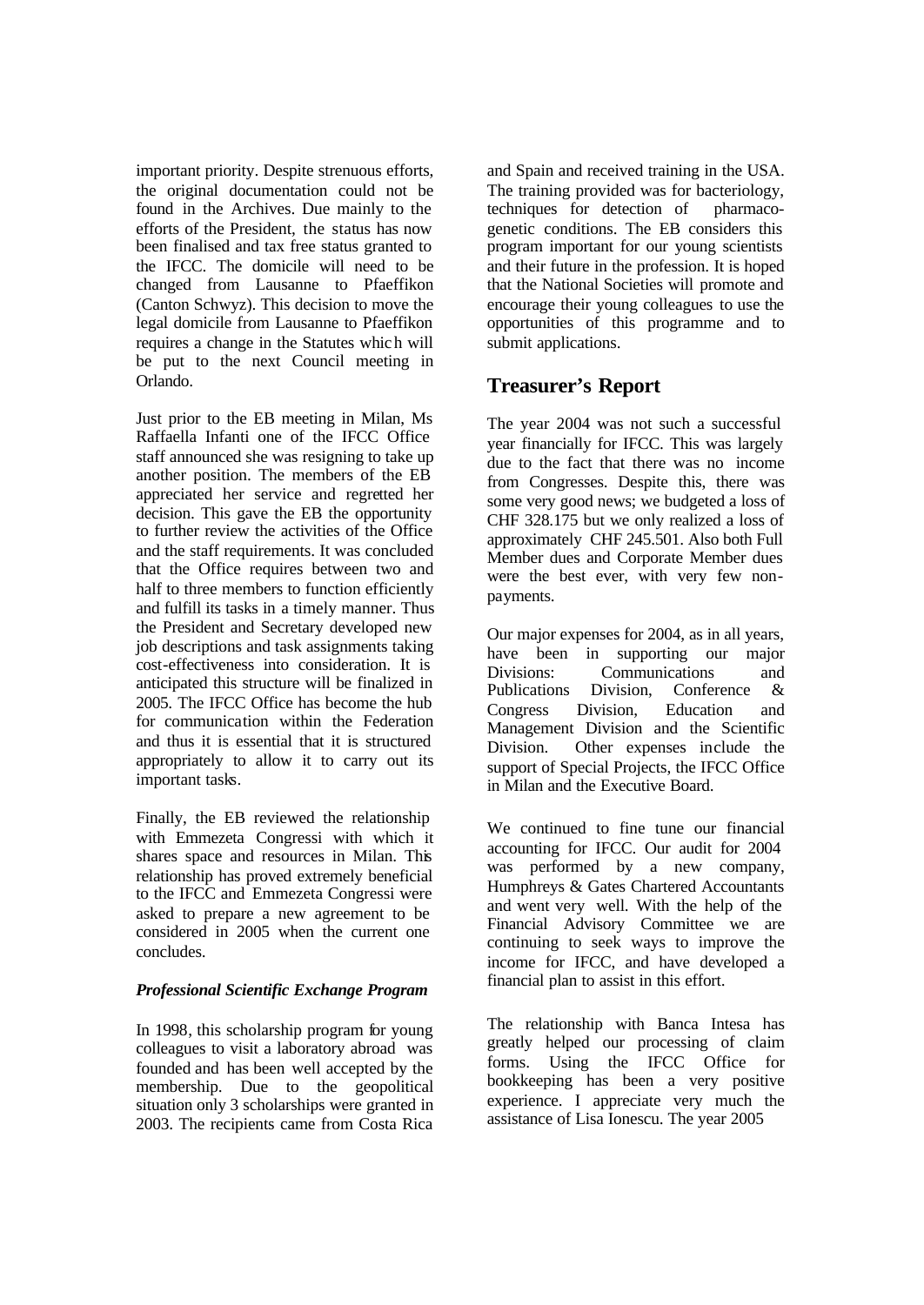# **IFCC Finances**

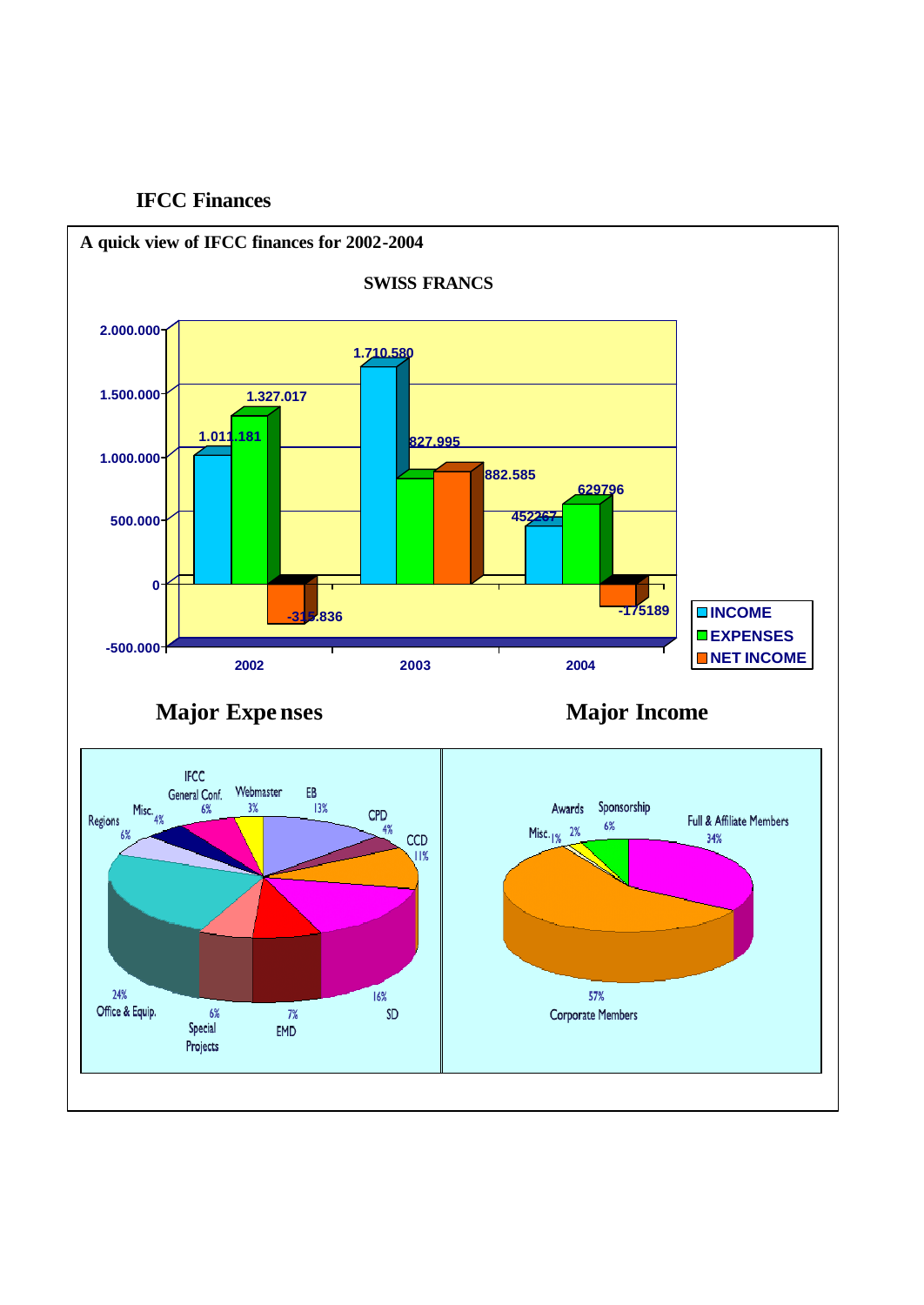will be successful financially with income realized from the EuroMedlab Congress in Glasgow and the ICCC / AACC Congress.

# **Awards Committee**

The recipient of the 2004 IFCC/Abbott Molecular Diagnostics Award for Significant Contributions to Molecular Diagnosticswas Professor Maurizio Ferrari M.D. from the Department of Laboratory Medicine, Ospedale San Raffaelle, Milano, Italy. The award was presented to Professor Ferrari on May 17, 2004 at the opening ceremonies of the 10th Arab Congress on Clinical Biochemistry that was held in Monastir, Tunisia

This award honours an individual or individuals who have made unique contributions to the promotion and understanding of Molecular Biology and its application in Clinical Chemistry and Laboratory Medicine throughout the world.<br>Professor Ferrari has pioneered the has pioneered the development of techniques for the analysis of genes and their use in the study of the molecular basis for diseases such as ßthalassemia, haemophilia -A, Duchene muscular dystrophy, cystic fibrosis, schizophrenia, and type-2 diabetes.

In addition, calls for nominations were globally distributed for the following awards that will be presented in 2005:

- 1. IFCC/Bayer Award for Outstanding Contributions in Clinical Chemistry and Laboratory Medicine
- 2. IFCC/Bayer Wishinsky Award for Distinguished International Service
- 3. IFCC/Beckman Coulter Award for Distinguished Contributions in Education
- 4. IFCC/Abbott Molecular Diagnostics Award for Significant Contributions to Molecular Diagnostics
- 5. IFCC/Roche Award for Significant Advances in Critical Care Testing.
- 6. IFCC/EDMA Award for Evidence of Effectiveness of Laboratory Tests.

# **Communication and Publications Division (CPD)**

Most noteworthy of last year's activities were the launch of the re-designed website with its improved navigability and the introduction of multimedia slide-audio presentations on both the website and CD. The CPD continues to fulfill its mission through the efforts of its hard-working and dedicated team and maintains its leadership in exploring and delivering innovative uses of communications technology.

# **10.1 Activities and Reports**

In addition to holding 2 face-to-face meetings at Sousse and Perth, 2 telephone conferencing committee meetings were held. These proved extremely successful, allowing rapid review and approval of the web design and offering considerable cost savings compared to conventional meetings. We intend to continue with a mix of both telephone and conventional meetings.

# **10.3.1 Working Group – eJIFCC**

The publication schedule was adhered to, with the September issue being a bumper publication of the proceedings of the Third FESCC Continuous Postgraduate Course in Clinical Chemistry: New Trends in Classification, Monitoring and Management of Neurological Disease.

The website now has an archive of the complete set of issues since the change to the electronic version.

# **10.3.2 Working Group – IFCC News**

The change to a publication schedule of 6 issues per year has been a success. Archives of newsletters back to 2001 are now available on the website.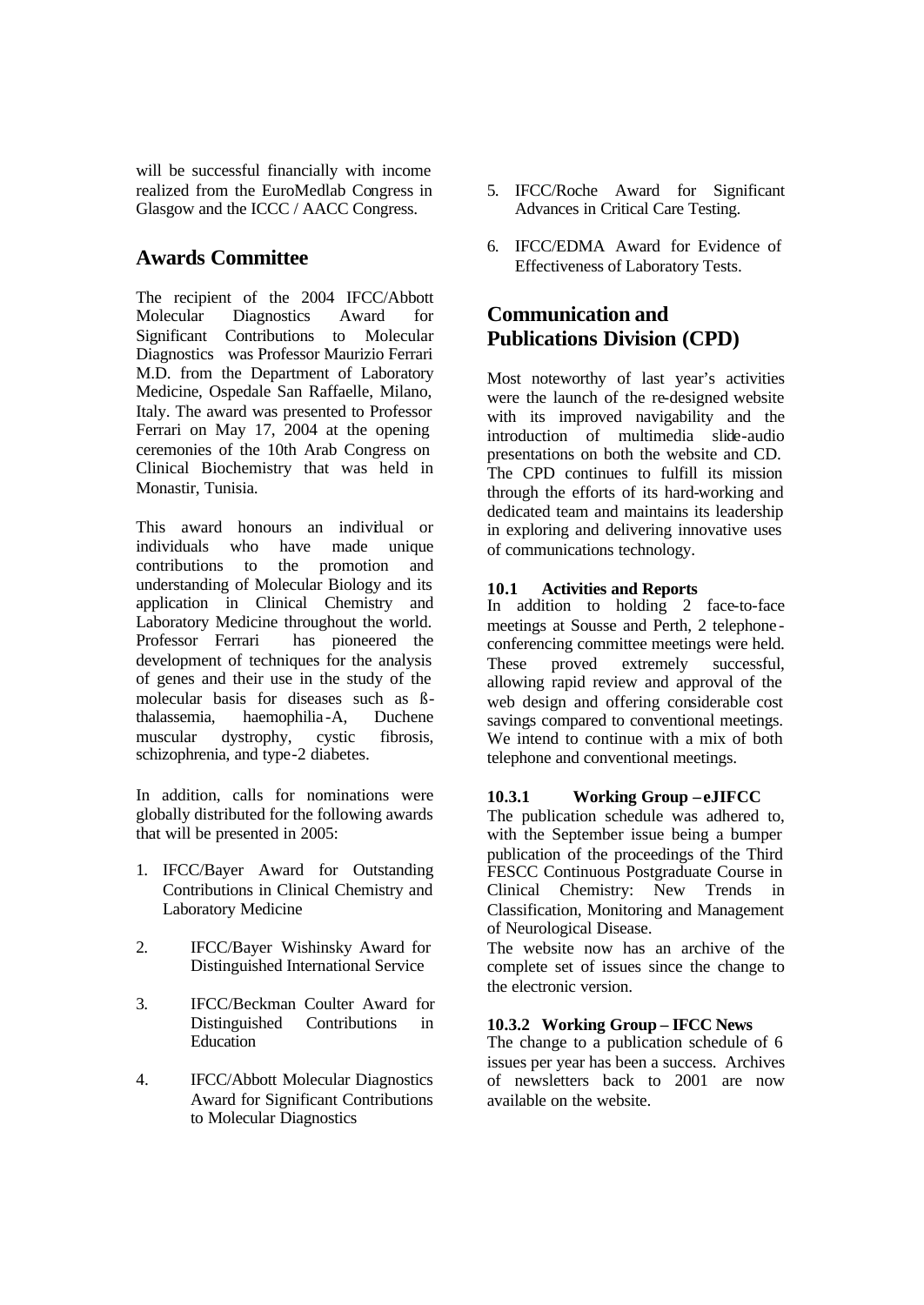The use of editorial articles from each of the various divisions and IFCC officers has been valuable in publicizing the activities of the IFCC.

#### **10.3.3 Working Group – Web-Site**

The new site design was launched in Perth and has been well received with positive feedback. There is ongoing work to improve the search facilities and to enhance navigation. Page accesses continue at a healthy 8000 plus per week.

A separate directory for the C-EBLM has been established to provide a web- space for this activity. Included is a database of systematic reviews and meta-analysis in laboratory medicine. The searchable database access provided is a marked improvement, creating an important resource.

A pilot program is being established to explore the provision of web pages to National Societies or other Working Groups.

# **Website Hits**



#### **10.3.4 Working Group - Spanish (Iberoamerican) Nomenclature and Translations**

Responsibility for editing the Rincon IberoAmericano web pages has been centralized in the IFCC office. This part of the web site continues its strong success thanks to the vigorous efforts of its editorial team.

#### **10.4.1 Documents from Committees & Working Groups - Report of the Editor of Documents**

The database continues to be updated as publications are forthcoming. See appendix for a 2004 content list.

# **10.4.2 Monographs**

The monograph by J. Wilkinson "Managing Change in the Clinical Laboratory" has now been printed and distributed.

# **10.9 Corporate Member Activities**

A new corporate member Werner Poppe has been appointed and attended the meeting in Perth. His contribution in improving communication and participation with the corporate members has already been appreciable. As a result of the resignation of Raphaella Infanti, the term of office of the web coordinator, Craig Webster's term was extended to ensure continuity of familiarity and expertise with the website.

# **10.20 Membership**

Current membership of the CPD is:

Andrew Wootton (Chair) Peter Lehmann (Secretary/Editor Documents) Ellis Jacobs (Editor IFCC News) Craig Webster (Web Coordinator) David Williams (Editor eJIFCC) Werner Poppe (Corporate Representative)

# **10.30 Budget**

Considerable efforts have been made to reduce expenditure. These have successfully reduced costs without compromising the activities of the Division.

# **10.40 Multimedia**

symposium held in Perth reporting on the global campaign on diabetes was recorded and a set of slide audio presentations has been added to the website for access by streaming. A CD has also been produced for distribution and is available for review. The use of both methods of distribution will allow evaluation of these to determine future strategy; we believe through the use of these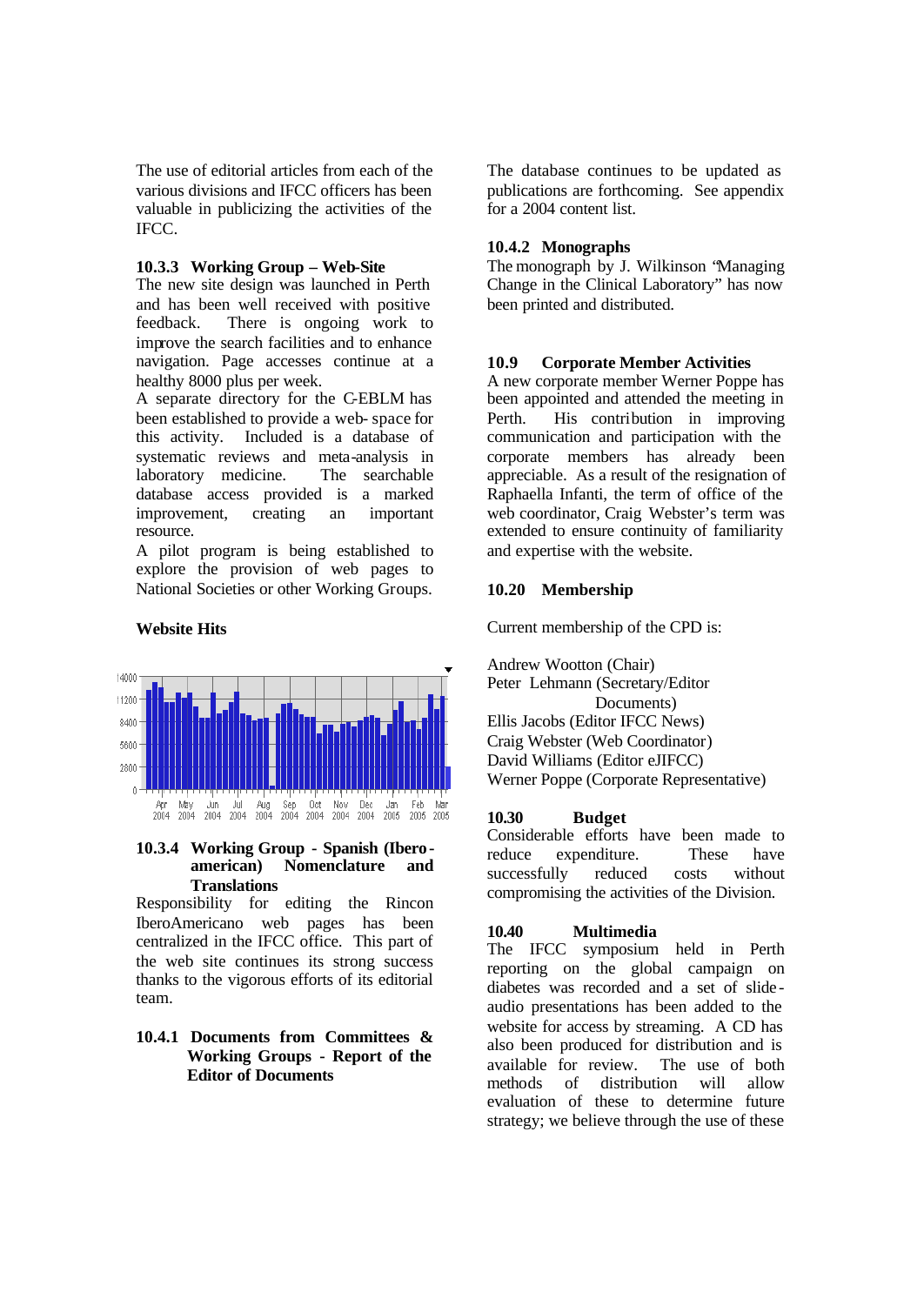techniques we can extend participation into IFCC meetings to a substantial proportion of the membership, without requiring their physical presence in every case.

# **Congress and Conference Division (CCD)**

# *International Congresses of Clinical Chemistry and Laboratory Medicine*

The next International Congress of Clinical Chemistry and Laboratory Medicine (ICCCLM) will be held in Orlando, Florida, U.S.A. from 24-28 July 2005. It is the joint meeting of the  $19<sup>th</sup>$  ICCCLM and  $2005$ Annual Meeting of the American Association for Clinical Chemistry. There will be seven IFCC sessions during the congress.

The  $20<sup>th</sup>$  ICCCLM is being planned for Fortaleza, Brazil from 06-10 October 2008. The main working bodies of the congress have been established. Emmezeta Congressi has been appointed the PCO being responsible for organisational, administrative and exhibition issues.

The bids to host the  $21<sup>st</sup>$  ICCCLM were obtained by the end of October 2044 and evaluated by CCD in November 2004. CCD rated the applicants and recommendations were submitted to EB. The decision of EB on the host for the 21<sup>st</sup> ICCCLM (2011) will be announced during the  $19<sup>th</sup>$  ICCCLM Council meeting in Orlando.

# *Regional Congresses*

In 2004 two Regional Congresses were successfully organised:

The 10<sup>th</sup> Arab Congress of Clinical Biology was organised by Tunisian Society of Clinical Biology and held on Monastir, Tunisia from 17-21 May 2004. There were 1,090 participants attending the congress mainly from the Mediterranean Region, but altogether 45 countries were represented. The skeleton of the scientific program consisted of six plenary lectures and 14 symposia. The  $11<sup>th</sup>$  Arab Congress of Clinical Biology will be held in Damascus, Syria, in 2006.

The 10<sup>th</sup> Asian Pacific Congress of Clinical Biochemistry was organised by the Australasian Association of Clinical Biochemists in Perth, Western Australia from 18-23 September 2004. Over 900 participants from ~80 countries participated in the congress with five plenary lectures and nineteen symposia. The  $11<sup>th</sup>$  congress of this series is scheduled in Beijing, China, in 2007.

The Association of Clinical Biochemists (UK) will host the  $16^{th}$  IFCC-FESCC European Congress of Clinical Chemistry and Laboratory Medicine (EuroMedLab) in Glasgow, Scotland, from 08-12 May 2005. The Congress theme is "Focus on the Patient".

# *IFCC Specialist Congresses*

IFCC organizes Master Conferences on specific topics. The Bergmeyer Conference, sponsored by Roche, is dedicated to Prof. Hans-Ulrich Bergmeyer, a pioneer in the field of clinical chemistry. The topic of the 10th Bergmeyer Conference in Garmisch-Partenkirchen (DE) in March 2005 will be diabetes mellitus and cardiovascular disease.

# *IFCC Auspices*

IFCC contributes to the excellence of congresses and conferences by granting auspices to events arranged by congress organisers outside IFCC. Granting of auspices does not imply any financial agreement between the organisers of the event and IFCC, but does offer large publicity to the meeting through IFCC channels and - if needed – support in many practical aspects. A one-page application form for IFCC auspices is available on the IFCC web site. Completed forms should be submitted to the CCD chair. This possibility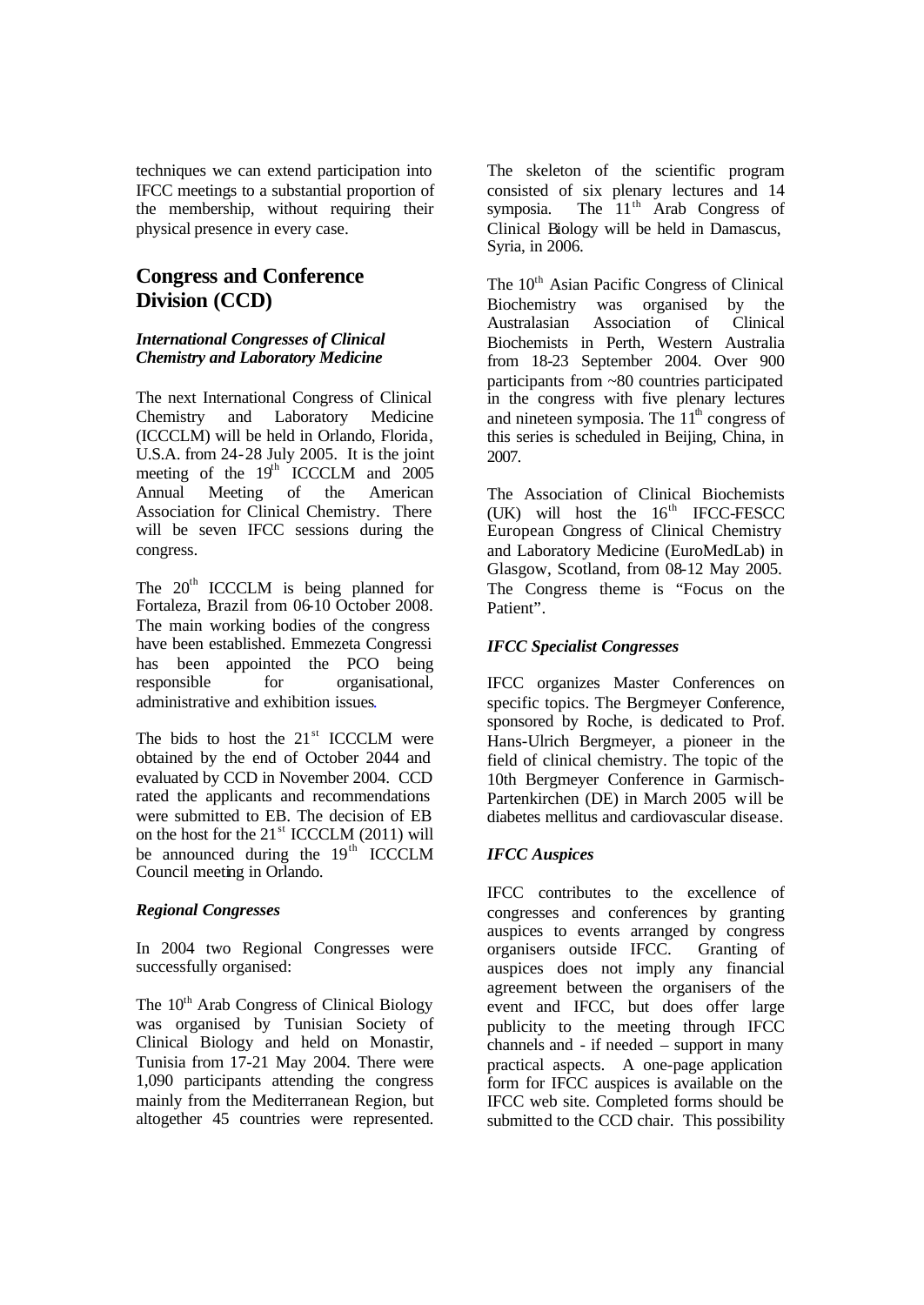might not be optimally exploited nowadays since IFCC auspices were only awarded to eight conferences in 2004.

# *Meetings and Membership*

CCD had two meetings in 2004. The first meeting was held during the General Conference in Sousse, Tunisia and the second meeting held in November 2004 in Milan, Italy at the IFCC office. Electronic communication was used throughout the year.

Great changes in CCD membership took place at the end of 2004. Josefina Mora (SP) and Joseph S. Lee (Hong Kong) completed their second terms of office as elected members. Tomris Özben (TK) and Nobuyaki Amino (JA) were welcomed as new members. Lasse Viinikka, Chair of CCD retired from the division on 31 December 2004 and Albert Fraser was appointed as the next Chair. On behalf of EB, Vladimir Palicka presented an IFCC plague to Josefina Mora, Joseph Lee and Lasse Viinikka in recognition of their significant contributions to activites of IFCC CCD.

# **Education and Management Division (EMD)**

# *General remarks*

In the year 2004, most of the Committees and Working Groups of the Education and Management Division (EMD) performed a lot of activities, especially in the areas of Molecular Biology and Evidence Based Laboratory Medicine . The Visiting Lecturer Program has also continued to be of significant value for IFCC and its members. For the next year it is expected that the Division will continue its efforts. These will be based on the needs of the membership of IFCC. Answers obtained from a questionnaire form the basis for this strategy. The focus will be more on developing countries, especially concerning

education, quality assurance and management.

The Division had its main meetings of the year 2004 during the General Conference in Sousse in Tunisia. The Division met there as a whole, and the different groups met separately.

As usual, for every group within EMD, the following items were dealt with:

- Give an overview of her/his activities in the last year
- Bring forward future plans, activities and meetings
- Indicate where co-operation with other groups within the Division is relevant
- Go over Membership, if necessary
- Indicate what budget is necessary for the activities (also 2004)
- Mention all other relevant issues.

# *Executive Committee (EC)*

The Executive Committee (EC) now exists of Mary Burritt, Leo Vankrieken, Gerard Sanders (Chair) and Leslie Lai, who was appointed as the fourth member. Next year Janet Smith (UK) will be the fifth member,

EMD-EC met in Sousse and had a short meeting during the AACC Annual meeting in Los Angeles. Frequent contacts were arranged by mail.

In 2004, the EMD-EC, next to its regular tasks, has been active to define and monitor future strategies for the Division.

The main goals are:

- Bring clinical chemistry education to the basis where direct contacts with patients are
- Focus on developing countries
- Attention to Asian Pacific Region
- Presence at Regional and International Congresses
- Follow the needs of the IFCC Membership
- Lessons from a Questionnaire on Education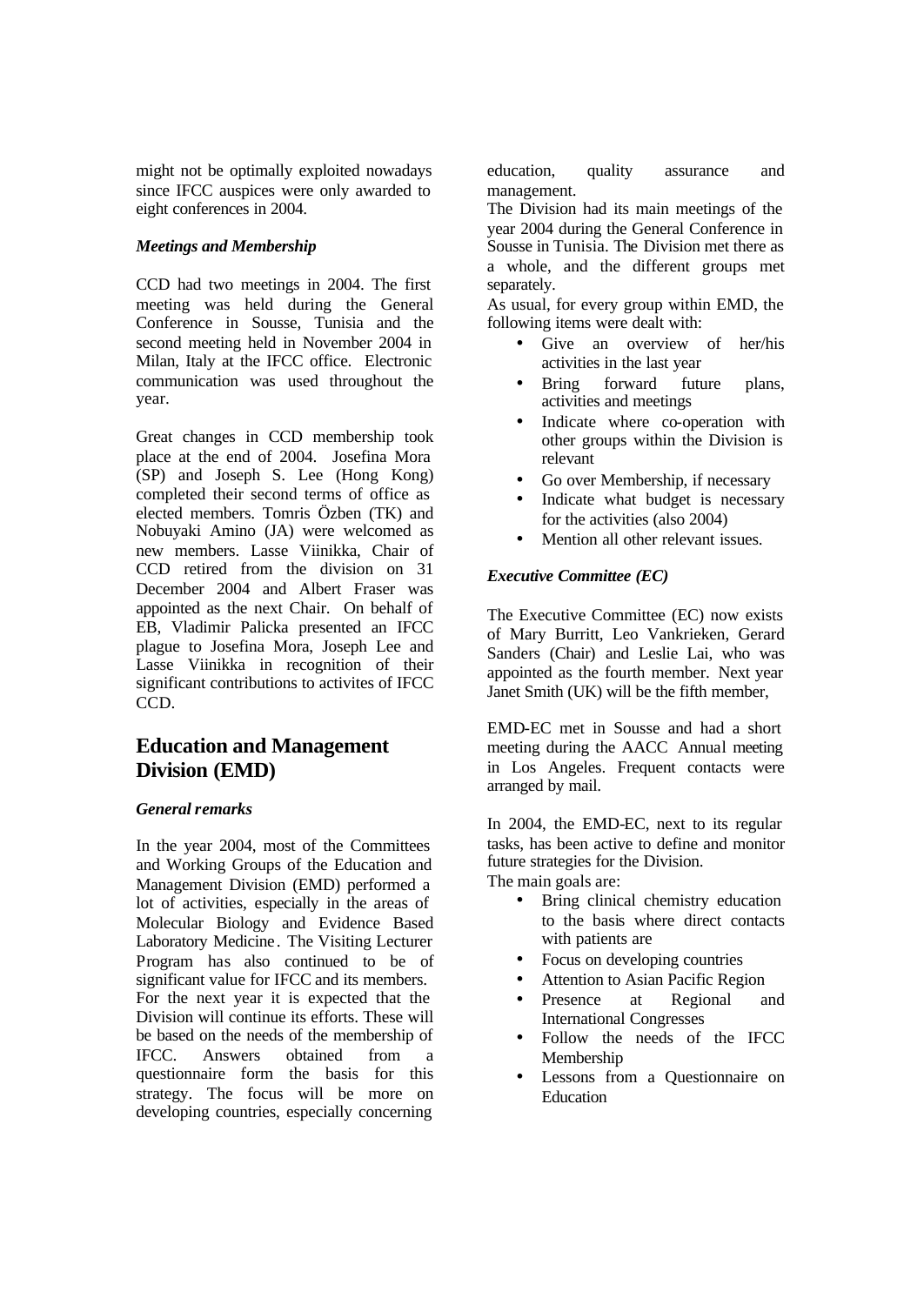In the past few years the EC has tried to focus more on the clinical side of the profession, the use of modern media, courses on new technologies, teaching clinical chemistry in developing countries (e.g. by increasing the activities of the Visiting Lecturer Program). Rele vant issues in this respect are:

- Clinical use of tests
- Indication for  $\&$  interpretation of tests
- Expand relationships with clinicians & patients
- Modern media
- Distance education
- "Technical" courses
- Visiting Lecturer Program
- Role of Corporate Members
- Quality of education

It is the intention of the executive Committee of the EMD to continue this strategy in the years to come.

#### *Committee on Clinical Molecular Biology Curriculum (C-CMBC)*

The Chair, Maurizio Ferrari (IT), participated to the Xth Arab Conference of Clinical Biology, Monastir, 5/2004 and presented a lecture on "Laboratory medicine diagnostics by microarray technology"; moreover he received the ABBOTT-IFCC award. In the same time a meeting of C-CMBC was held.

The 2nd IFCC Clinical Molecular Biology Course, took place in Milan, 6-10 July 2004 (5 days course with the practical part).

Some of the members and associate members were invited to 4th FESCC Postgraduate Course, Dubrovnik, HR, 10/2004, P Carrera "Towards automation for Molecular Diagnosis of Cancer", M.Neumaier "Colon Cancer" and "Ethics and quality Assessment in Genetic testing", E.Topic "Pharmacogenetic and tumor drugs" The Chair met with members of the Mol Path Div of AACC and the AMP to plan further collaboration. He was in Beijing the last October for a nanotech meeting and at

the same time he met the President of the next Asian Pacific congress in Beijing 2007 (Dr Yang) at National Centre for Clinical Laboratory. A collaboration with China was started and Dr Yang recently visited the lab of Dr Ferrari.

Many more activities have been planned for the coming years.

#### *Committee on Analytical Quality (C-AQ)*

Under the new Chair Ken Sikaris (AU) this Committee has turned its focus on Education in relation to Analytical Quality. The following activities have taken place:

- Education Courses EQA / IQC in Perth at the APCCB 2004.
- Cooperation with other IFCC committees: Committee on Education and Curriculum Development, and the Committee on Clinical Molecular Biology Curriculum.
- Management in relation to analytical quality
- Establishment of EQA: Serum Donation Project requests (SERO)
- Regional Promotion of EQA: Perth APCCB Seminar EQA in Asia/Pacific Region
- Standards: IFCC review of ILAC G13 standard for External Proficiency Testing.

#### *Committee on Evid ence Based Laboratory Medicine (C-EBLM)*

This Committee under the guidance of Rita Horvath (HU)**,** has been very active. This reflects the need felt within clinical chemistry and laboratory medicine for a better understanding and use of laboratory diagnostics. The large technical possibilities may lead to a wealth of tests and it is due to the activities of this Committee as well that professionals seek to find the most relevant and useful ones.

Therefore, it is the wish to spread the knowledge acquired as much as possible. The Committee hopes to have corresponding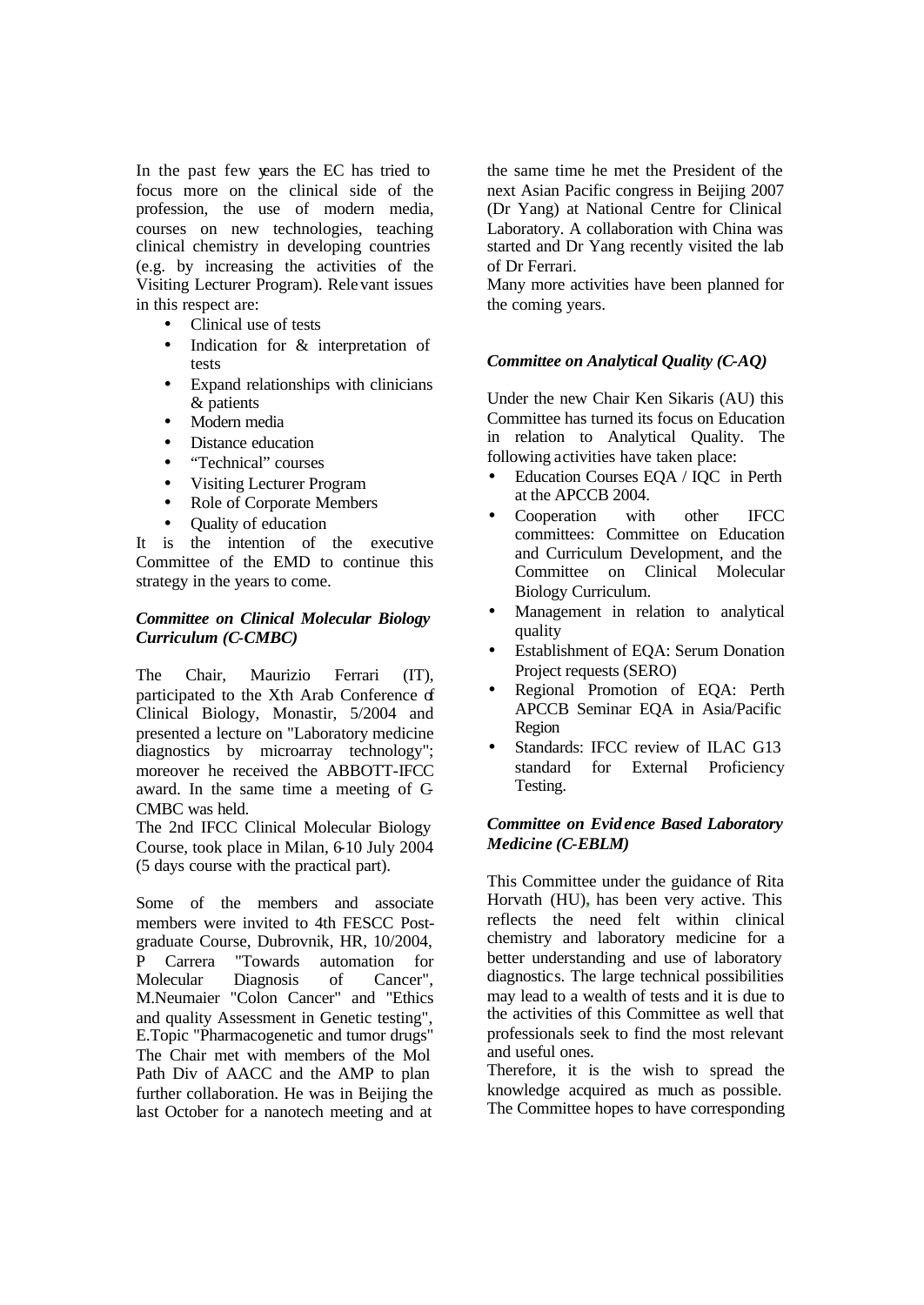members in all member societies of IFCC; even Corporate Members have also expressed their interest in the activities. Activities and plans in 2004 were:

- Evidence Based Guideline Development
- Assessment of Quality of Evidence Based Guidelines
- Co-operation with the Cochrane Collaboration; the Committee had a meeting adjacent to the 12th Cochrane Colloquium, October 2-6 in Ottawa, Canada
- External Quality Assurance of Test Interpretation
- IFCC VLP in Israel: 27-28 January 2004, Tel Aviv, Israel –AR Horvath: two lectures in Tel Aviv, one EBLM workshop in Haifa
- Health Technology Assessment International (HTAi): Pre-congress workshop on EB diagnosis, Krakow, Poland – Coordinator AR Horvath
- EBLM session in Padova, Italy Italian Society of Clinical Biochemistry and Clinical Molecular Biology, Invited lecture by P Jorgensen
- AACC EBLM Edutrak: Los Angeles, USA – Coordinator R Christenson
- AACB EBLM Meeting: September, Perth, Australia – Coordinators J Whitfield, A St. John
- EBLM Session in Cuba: September, Havana, Cuba – How do we make clinical guidelines? Who evaluates them and how? Cuban Society of Clinical Pathologists. Invited lecture by PS Bunting
- EBLM session in Canada: October, Toronto, Canada. Evidence based Laboratory Medicine –examples from international and local research. Invited lecture by PS Bunting.

A survey about EBLM among the membership of IFCC was held in 2004. With the results, the Committee hopes to further improve its usefulness for the IFCC Membership.

The Committee has put a lot of effort into a searchable Database on Systematic Reviews. Most of this work has been done by Joseph Watine; at the IFCC Office Raffaella Infanti has taken care of its publication on the Web. The last update is October 2004, 435 reviews are available. The database can be retrieved from the IFCC Web-site: http://www.ifcc.org/divisions/EMD/ceblm/database.asp

#### *Committee on Education and Curriculum Development (C-ECD)*

This Committee chaired by Lynn Allen (CA), has continued its activities on development of curricula, but its main action has been sending a questionnaire on educational needs to all IFCC member societies. The response was good and from it, the way forward for not only this Committee, but for the Division as a whole could be deduced. This will lead to a clear strategy to be implemented in 2005. This also will be the basis for a closer cooperation between Committees within EMD, being one of the main goals of the EMD Executive Committee.

For the Committee and the Division the following main topics were brought forward:

- Case-based learning tools
- Evidence-based laboratory medicine
- Quality control and quality assurance
- Test interpretation
- Laboratory management/ financial management
- Pre-analytical effects on test results.

#### *Committee on Clinical Laboratory Management (C-CLM)*

EMD-EC believes that it is essential that EMD should provide clinical laboratory management expertise and resources to the IFCC membership. The need for basic financial and managerial skills has been repeatedly stated during numerous meetings and visits to various member countries. In 2004 this Committee has been seeking for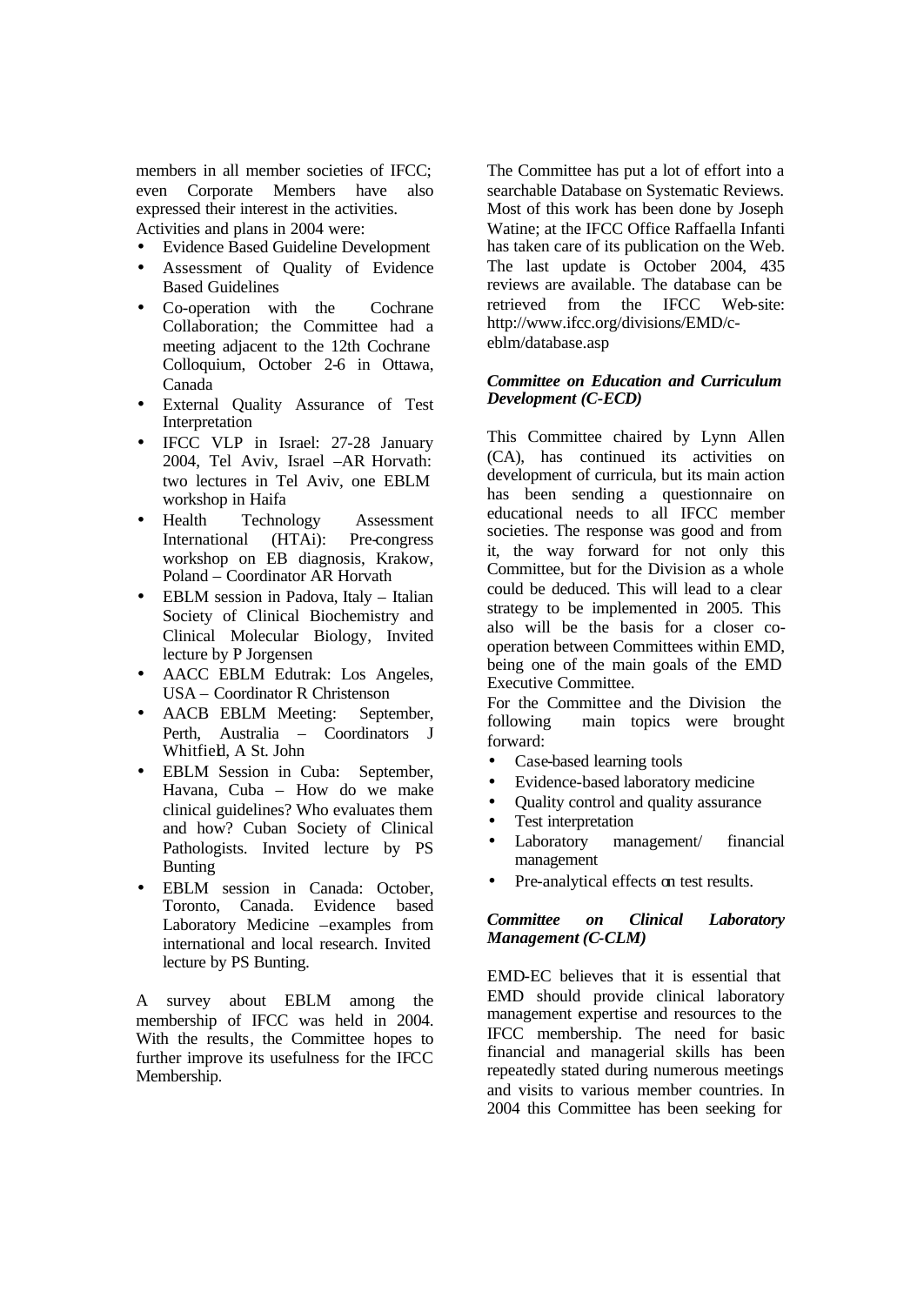new membership and it is expected that in 2005 a new start will be made.

The primary focus of the committee will be to provide basic management skills to the widest possible audience most in need of these resources, i.e., the developing /emerging member nations.

The committee will focus on the production of accessible, practical and adaptable basic management tools. For example: basic financial concepts; basic budgeting; essential economics; cost vs price calculations; personnel management; effective use of computerised tools, including the internet for basic management functions.

The committee should work closely and in full cooperation with the Committees on Education and Curriculum Development and Quality Assurance. The outcomes of the C-ECD questionnaire will be important in this respect.

In the meantime the Committee has produced in 2004 a Monograph on "Managing Change in the Clinical Laboratory", edited by Ian Wilkinson.

# *Working Group – Master in Clinical Laboratory Sciences (WG-MLS)*

This course has finished its second cycle under the leadership of Nilda Fink (AR). The experience gained from this type of education has been published and may now be used as a blueprint to start courses like these in other regions. On one hand there seems to be a need for master courses in clinical chemistry and laboratory medicine, but at the same time it will be difficult to implement them. The students attending such a course need to have a job as well to finance their living. Also, IFCC needs devoted teachers for the program, as was the case in La Plata.

Still, we are seeking for opportunities for new locations.

# *Working Group on Epo (WG-EPO)*

This working Group is in the final stage of publishing a document.

#### *Working Group on Reviewing of Educational Materials (WG-REM)*

The WG-REM has been created to be able to review the educational materials for potential distribution and/of publication by IFCC.

The initial tasks of the WG would include: a review of educational materials already submitted to IFCC for consideration; contact with manufacturers actively involved in education to determine interest in distribution of materials **hrough** the IFCC: contact in member societies known to be active in developing educational materials; develop a review format and schedule for evaluation of educational programs.

This WG has not been active since no material was offered to review.

# *Working Group on Distance Learning (WG-DE)*

This WG is part of C-ECD and is seeking the best opportunities for distance learning.

They will periodically evaluate websites with educational information as part of distance learning; categorize web-based teaching materials: instructive clinical cases, atlases, and e-mail learning programs; identify lectures/educational materials on particular diseases including diagnosis, monitoring, therapy and clinical utility of new tests as part of continuing education programs; identify lectures/educational materials or programs on particular diseases including diagnosis, monitoring, therapy and clinical utility of new tests (multidisciplinary approach) for students in biomedicine (medicine, clinical biochemistry, dentistry, pharmacy).

# *Visiting Lecturers Program (VLP)*

This program is sponsored by the corporate members DPC and Dade-Behring. From the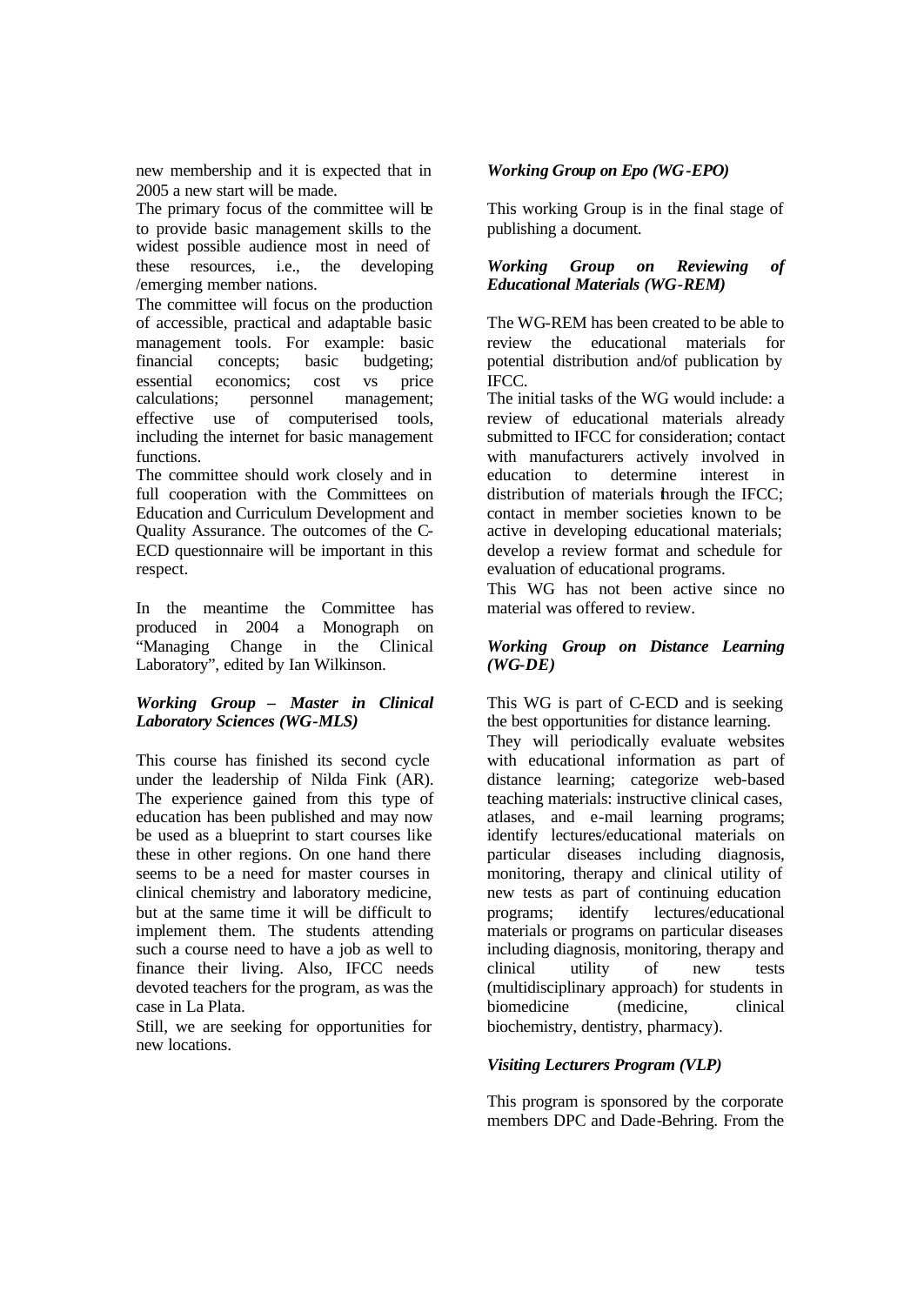EMD-EC Mary Burritt (US) is responsible for this program.

It is becoming more and more important for IFCC to reach its goals in spreading the knowledge on different aspects of clinical chemistry. EMD appreciates very much the input of the lecturers devoting their time to this program.

- Dr. Jean Claude Forest (Canada) to give lectures in Jakarta, Singapore and Bangkok from 8-12 January. Subjects: biochemistry of menopause and traceability in laboratory medicine
- Dr. Rita Horvath (Hungary) to give lectures in Jerusalem, Tel Aviv and Haifa from 25-20 January. Subject: evidence-based laboratory medicine
- Dr. Camilo Fernandez (Spain) to give lectures at the 3rd Paraguayan Congress of Clinical Biochemistry from 10-12 June. Subjects: Quality Manual/Quality System and clinical utility of laboratory data
- Dr. Jean-Claude Libeer (Belgium)-- EQAS International Meeting on "Laboratory Accreditation: Focus 2004 in conjunction with the Confederacion Unificada Bioquimica de la Republica Argentina from 22-26 June. Subjects: ISO 15189 accreditation, checklists for accreditation, experience of EQAS, and contributing to reduce medical errors
- Dr. Renze Bais (Australia)--Syrian Clinical Laboratory Association Symposium on Trends in Laboratory Practice from 27-30 Sept in Damascus. and Homs. Subjects: practical approaches to QC/QA (a capability based approach), New Instrumentation and POCT and the impact on the lab. 2<sup>nd</sup> Congress of Clinical Laboratory in Beirut, Lebanon from 30 Sept –  $2<sup>nd</sup>$  Oct. Subject: Capability in QAQ/QC.

Next to this, advice has been given to different societies wishing to invite a foreign speaker.

# *Course on Flow Cytometry*

This course forms part of the EMD strategy to offer courses in modern technologies relevant for the membership of IFCC. Due to unforeseen circumstances the course for this year had to be postponed. A new course, organized by Gregor Rothe (DE) with the support of Beckman Coulter, is planned for September 2005 in Bremen, Germany.

# *Final Remarks*

EMD wishes to thank everyone who participated in its activities. We hope that we may continue to profit from their input, ideas and support in the years to come.

# **Scientific Division (SD)**

During 2004, the following members served on the SD Executive Committee: Jean-Claude Forest (Canada) (Chair), Mauro Panteghini (Italy) (Vice-Chair), Howard Morris (Australia) (Secretary), Ian Young (UK), Nader Rifai (USA), Ulf-Hakan Stenman (Finland), Rolf Hinzmann (Germany) (corporate representative), and Mathias Mueller (AT) (EB-Liaison). Four representatives of International Organizations are invited to attend the Scientific Division meeting as consultants: Jos HH Thijssen (JCTLM), Heinz Schimmel (IRMM), William Koch (NIST, March 2003), Michael Welch (NIST, October 2003). Two meetings were held during the year 2004 May 14-15 (Sousse, Tunisia in conjunction with the IFCC general Congress) and September 18-19 (Perth, Australia in conjunction with Asia Pacific Congress of Clinical Biochemistry).

#### *Relationship with International Organizations*

The Scientific Division has pursued the expansion of its activities to partner with international organizations to promote the implementation of the concept of traceability in laboratory medicine and the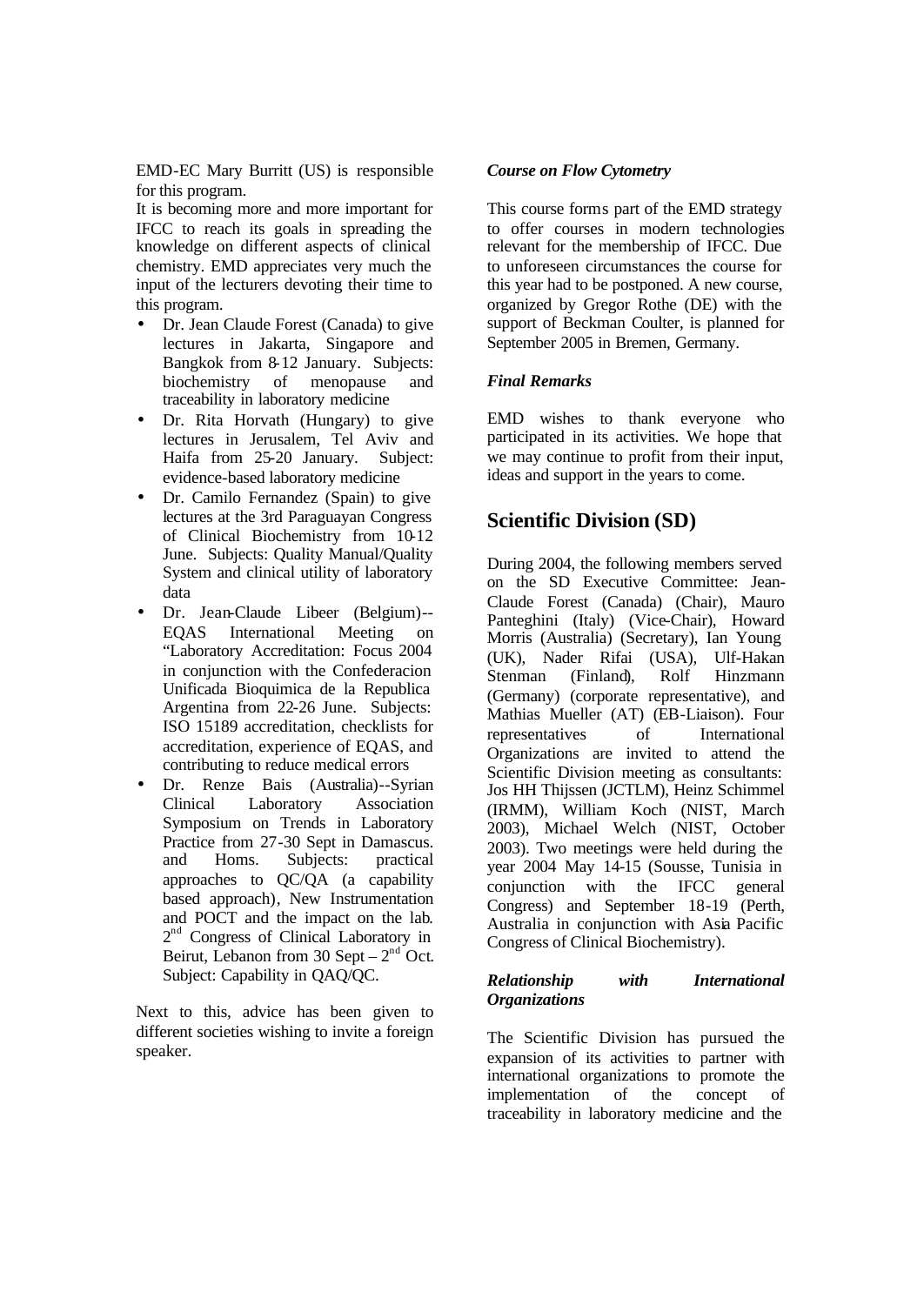implementation of reference measurement systems.

#### • **Joint Committee on Traceability in Laboratory Medicine (JCTLM)**

The Joint Committee on Traceability in Laboratory Medicine (JCTLM) including its two working groups have continued to develop its program with significant advances. The first Working Group on Reference Measurement Procedures (RMPs) and Reference Materials (RMs) has commenced its program of identifying and reviewing against agreed upon criteria (ISO standards 15193 and 15194), and publishing list(s) of higher order certified RMs and RMPs required for industry to comply with the EC directive regarding *in vitro* diagnostic medical devices. The first lists were presented to a meeting of the JCTLM Executive Board in March 2004 and updated during a general meeting in December 2004. These lists are now available on the IFCC website (JCTLM; data base: laboratory medicine and in vitro diagnostics). The composition of the lists of Reference Materials and Reference Methods are under continuous discussion with relevant international bodies. A series of documents are being prepared by WG1 describing the process for review and approval of nominated certified Reference Materials and Reference Measurement Methods, for requesting and accepting nominations for Certified Reference Materials and Reference Methods, Procedures, for evaluating Certified Reference Materials and Reference measurements procedures to be listed as being of higher methodological order, process for the demonstration of the comparability of certified values of the same measurement in multiple materials having the same nominal matrix, etc. The second Working Group on Reference Laboratories is working on a document to define a process for review of reference measurements services from laboratories that are signatories to CIPM MRA or accredited as calibration laboratories (ISO-17O25/15195). The purpose of this endeavor is to describe the processes to be followed by review teams for reviewing nominations of Reference Measurements Services provided by Reference Laboratories. WG2 has commenced collecting information on existing and candidate Reference Laboratories, to establish means of assessing performance in the future.

# • **Institute for Reference Material and Measurement (IRMM)**

Close collaboration with IRMM continues with practical joint ventures such as with preparation of Certified Reference Materials for the following analytes: AST, ALP, Myoglobin, a new preparation of CRM470, progesterone, T3 & T4, Prothrombin factor II wild type and Factor II mutant as genetic reference materials. IRMM has achieved ISO17025 accreditation.

# • **National Committee for Clinical Laboratory Standards (NCCLS)**

The good working relationship between NCCLS and IFCC continues. The NCCLS has adopted the name Clinical Laboratory Standards Institute (CLSI) to come into effect from January 2005. Joint projects with NCCLS are reviewed on a regular basis. The documents on Free Thyroid Hormone Measurements (C-45), Performance of Cellular Immune Function Assays (I/LA 26) and Protocols for Determination of Limits of Detection and Quantification (EP17) have been completed.

Current ongoing joint CLSI/IFCC projects include: Analysis of Body Fluids; Molecular Methods for Microarrays; Sample Collection and Handling for Molecular Test Methods; Quality Assessment Programs for Molecular Methods; Determining Clinical Utility of Genetic Tests; Body Fluid Analysis for Cellular Composition; Metrological Traceability and its Implementation; Mass spectrometry in the Clinical Laboratory: A Guideline to Implementation, Operation and Quality Assurance; IFCC project proposal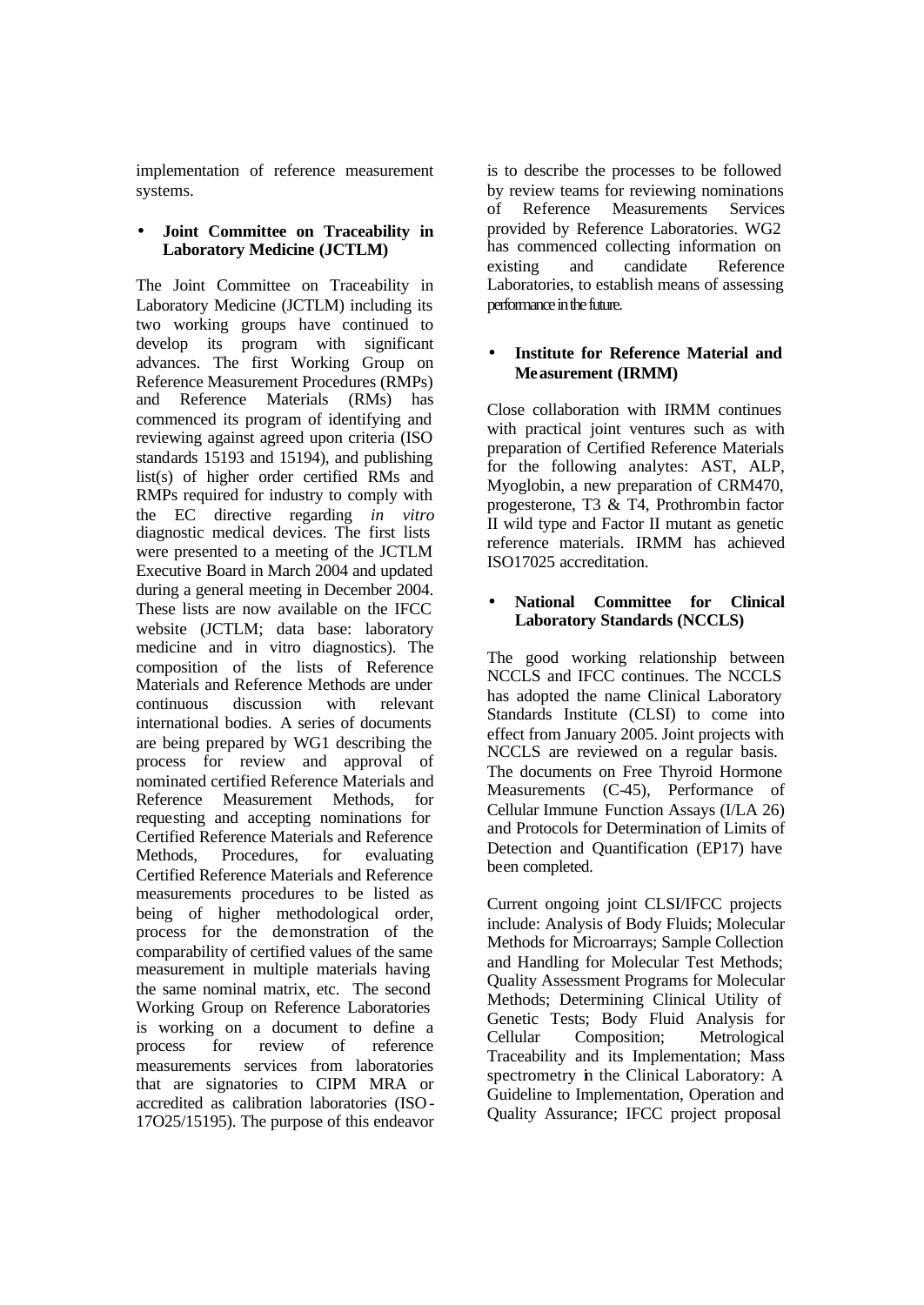on Total Plasma Homocysteine; IFCC project proposal on Immunosuppressive Drug Monitoring; Use of External RNA Controls for the Quality of Gene Expression Measurements with Microarrays and by Real-Time PCR (RT-PCR); Expression of Uncertainty of Measurement in Clinical Laboratory Medicine.

#### • **National Institute of Standards and Technology (NIST)**

A large number of projects are underway at NIST and some are of considerable interest to IFCC. These include: preparation of primary reference material for cardiac troponin I (cTnI), serum reference materials (SRM) for electrolytes, glucose, lipids, creatinine, homocysteine and folate. Each SRM preparation will consist of analytes at 3 levels in serum.

# • **Regional and other congresses**

The Scientific Division participated in the  $10<sup>th</sup>$  Asian Pacific Congress of Clinical Chemistry held 20-25 September 2004 on an official basis contributing to the following two symposia: "Therapeutic Drug Monitoring" and "Assay Standardisation: Benefits for the Patient".

# *Activities of Committees and Working Groups*

Most of the scientific and professional activities of the Scientific Division are carried out by the Committees (Cs) which are theme-oriented. Their work is often in close collaboration with other international organizations. For more specific tasks, the activities are normally accomplished through Working Groups (WGs). During the IFCC General Congress (Sousse, Tunisia May 2004) the SD Executive Committee had the opportunity to meet with the C-NPU, C-MBT, C-PP, C-SMCD, C-SCT, C-RSE, C-POCT.

# **Committees**

# • *C-Nomenclature, Properties and Units (C-NPU)*

This IFCC/IUPAC Committee is responsible for the maintenance of the generic database, which is now available through the IFCC website under the URL: <http://dior.imt.liu.se/cnpu/>. C-NPU is currently investigating long term maintenance of the database and wider utilization at the international level. A draft revision of the new edition of the VIM (Sub-Committee on Vocabulary in Metrology) is now available. A member of the committee is representing IFCC at the Sub-Committee on Vocabulary in Metrology and Guides to Expression of Uncertainty of Measurement in Metrology (GUMM) of the Joint Committee on Guidelines and Metrology (JCGM) of the International Organization for Standardization (ISO). Six projects are currently ongoing including Properties and Units for Transfusion Medicine and Immunohematology, Medical Molecular Biology, Urinary Calculi, Concept and Structure for request in Clinical Laboratories, Global use of the C-NPU concept system for properties in toxicology.

• *C-Molecular Diagnostics (C-MD) (formerly the C- Molecular Biology Techniques in Clinical Chemistry (C-MBT))*

The activities of the C-MD have been thoroughly reviewed with the appointment of new membership. Specific projects include:

- 1) Production of well defined but "low level" reference materials capable of being used as positive and negative controls in clinical testing, which is to be discussed with IRMM.
- 2) Establish an International Network of IFCC Reference Centres in Molecular Diagnostics, each with a focus on a particular area of clinical interest in this field. The first three areas would focus on haemochromatosis, factor V Leiden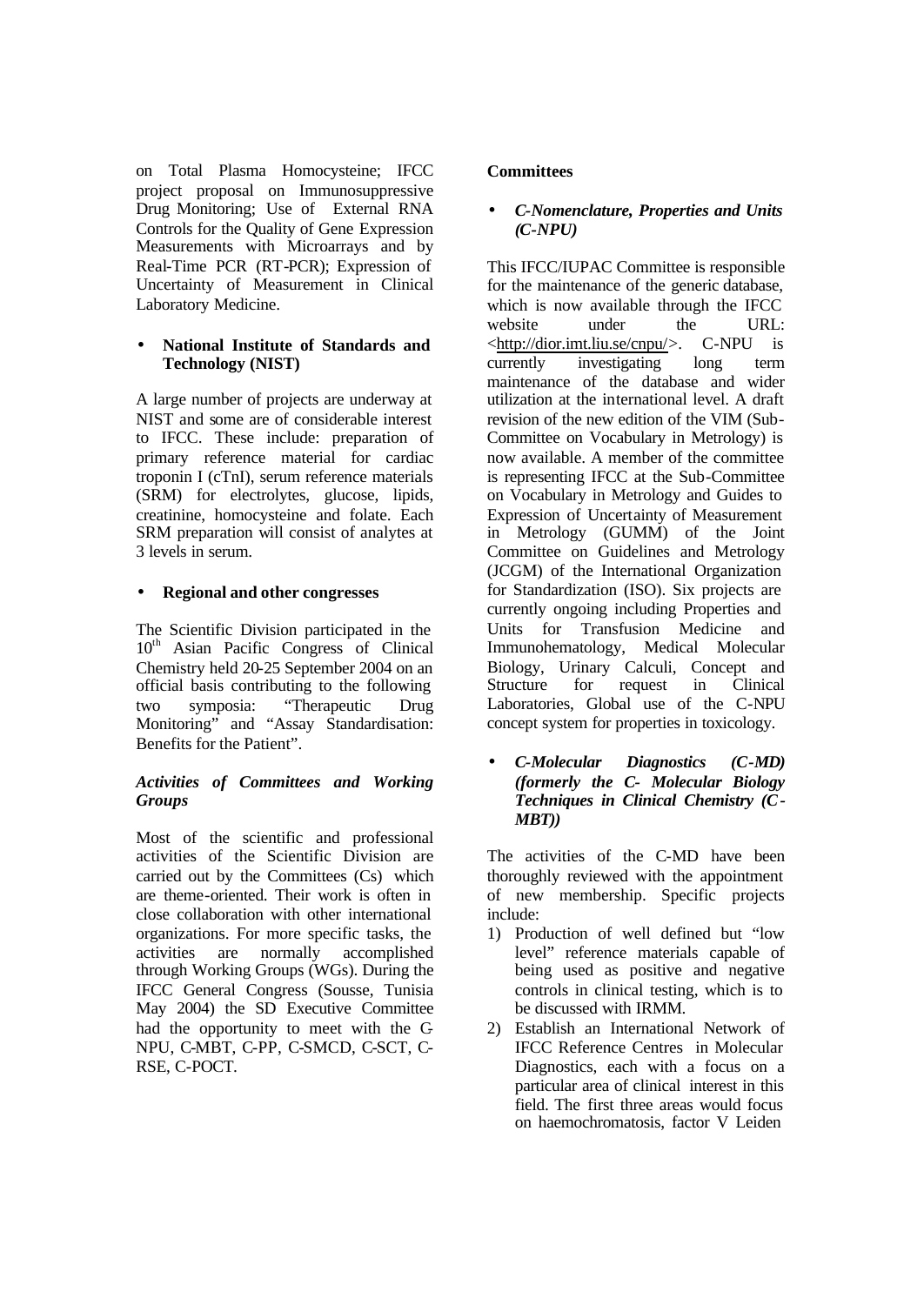and apolipoprotein E. The purpose of these centres is to enhance technology transfer of clinical testing expertise to laboratories that provide clinical services in these areas.

- 3) Develop a checklist for technology transfer from development to clinical laboratory testing.
- 4) Establish links and collaboration with like-minded organisations to avoid duplication of projects.
- 5) Standardise formats for reporting of molecular diagnostic results. The C is currently establishing the priorities for these projects.

A manuscript titled "Certified Reference Materials (CRMs) for the analysis of the human factor II (prothrombin) gene G20210A mutation" from the C was published.

# • *C-Plasma Proteins (C-PP)*

The committee found that an international quality control study to assess the effect of the introduction of the CRM470 Plasma Protein RM on the performance of their analyses in over 3000 laboratories across the world indicated that the analytical performance of 11 of the 15 serum proteins contained within the preparation had improved. The full reports of these studies have been published along with the reference interval studies looking at multiple racial and ethnic groups around the world in a special issue of CCLM during 2004. The committee is presently involved in the following projects:

- 1) collaboration with IRMM for the development and certification of a new lot of CRM470, to be called CRM470- R;
- 2) evaluation of the impact of new technologies for the study of human plasma proteome on laboratory medicine (in connection with HUPO) and protein microarrays;
- 3) elaboration of position papers on the methods used in the investigation of protein M?() components (such as capillary electrophoresis,

massspectrometry and the quantification of serum immunoglobulin free light chains)

4) on the optimal use of protein markers in clinical practice.

Two WGs to undertake the standardisation of carbohydrate deficient transferrin and of cystatin C have recently been established and are working closely with the C.

# • *C-Standardization of Markers of Cardiac Damage (C-SMCD)*

The C-SMCD has continued its work on standardization of various cardiac markers. Secondary RM has been selected for myoglobin in close collaboration with IRMM. IRMM is working on the reference method for the certification of the selected material (IRMM/IFCC 458) as well as its further characterization. In collaboration with the AACC Subcommittee for Cardiac Troponin standardization and NIST, a candidate primary reference material for cTnI (human CIT tertiary complex NIST SRM 2921) was selected to be used for cTnI assay standardization. Further to the preparation of this primary reference material, discussions are underway for the preparation of a secondary matrix reference material for cTnI for which the values can be assigned by an immunoassay method, which demonstrates equimolarity and is calibrated using the primary material. A study on the imprecision of cardiac troponin assays at low range concentrations has been completed and published in Clinical Chemistry. A document titled "Quality specifications of BNP assays" will be published in the March issue of Clinical Chemistry. Companies marketing BNP and pro-BNP assays have supplied information describing the traceability of their assays. The C has decided that the preparation of reference material for BNP (preparation of a recombinant BNP material) is a useful starting point.

A manuscript titled "Future Biomarkers for Detection of Ischemia and Risk Stratification in Acute Coronary Syndrome"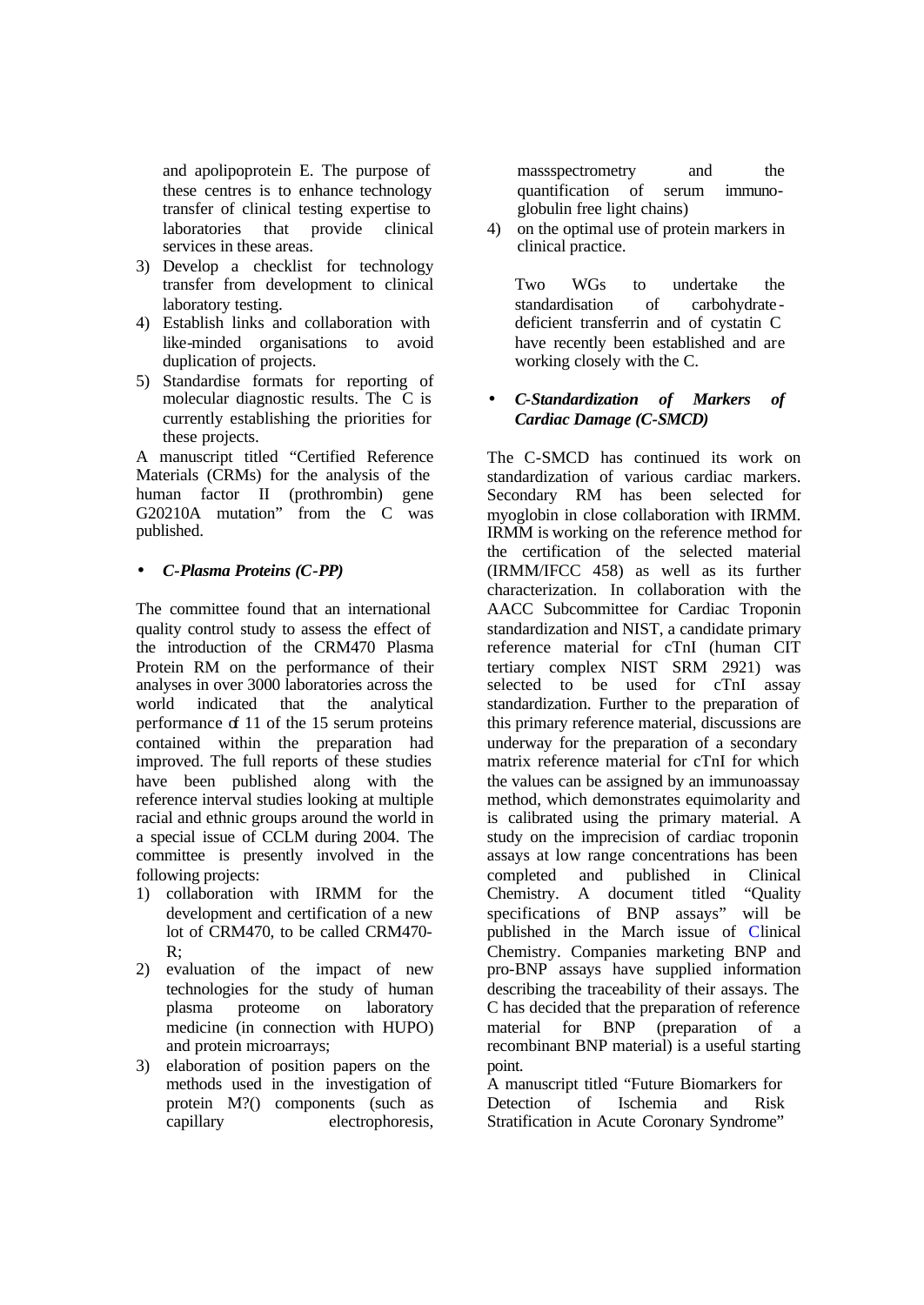has been accepted for publication in Clinical Chemistry. A top priority of the committee during the next 12 months will be to establish a web link through the IFCC website that will track the current and past analytical and clinical characteristics of cardiac troponin and natriuretic peptide assays.

# • *C-Standardization of Coagulation Tests (C-SCT)*

This joint committee with the International Society of Thrombosis and Haemostasis (ISTH) with new membership continues to develop new orientations. The main projects are: development of a reference method for antithrombin; development of recommendations on pre-analytical factors affecting coagulation testing; development of recommendations for the standardization of the prothrombin time test (in collaboration with ISTH).

# • *C-Reference Systems for Enzymes (C-RSE)*

The achievements of this C have necessitated a revision of the Terms of Reference. A meeting with Corporate members was held in July 2004 to discuss proposed projects. A draft manuscript on standardisation of the Amylase assay has been completed. Additional experimentation for the ALP assay was completed during 2004 and the documentation will completed by June 2005.

The C will proceed with the project to standardise the Lipase assay method noting that significant technical issues need to be resolved. The C will not proceed with a project to standardise serum cholinesterase. As well the C is continuing to monitor the performance of the laboratories in the Network. Recognising the requirement for support of such laboratories the IFCC is considering the development of a business plan to include the possibility of these laboratories being able to offer services to the IVD industry.

# • *C-Point of Care Testing (C-POCT)*

The C has been established and held their first meeting. A document describing recommendations for the measurement of ionised Mg by selective electrodes titled **« "**Guidelines for Sampling, Measuring and Reporting Ionized Magnesium in undiluted serum, plasma or blood**" »** has been accepted by the IFCC. Another document accepted by the IFCC is titled "Recommendation on reporting results for blood glucose". Both documents were accepted after voting as official IFCC recommendations.

Projects suggested on POCT include the preparation of QC guidelines for the use of glucose meters in the General Practice and /or Clinical setting. It is proposed that a draft of the document will be presented to the next meeting.

A second initiative proposed in collaboration with the IFCC EMD is the preparation of guidelines for education and training for operating POCT devices. The project would include defining the required knowledge base and skills as well as a curriculum. The issue of annual accreditation of staff using POCT will be considered. It was noted that industry was well represented on the C and these activities will involve collaboration with industry.

# • *C-Traceability in Laboratory Medicine (C-TLM)*

This newly formed committee will have as its main function the preparation of state of the art statements regarding traceability in Laboratory Medicine, permitting IFCC to play its international role in this area in providing and operating links between the Scientific Division and the Working Groups of the Joint Committee on Traceability in Laboratory Medicine. It will also monitor the implementation of new international directives and standards such as the European IVD directive 98/79, and relevant ISO standards; it may also contribute to the development of guidelines for the recognition of reference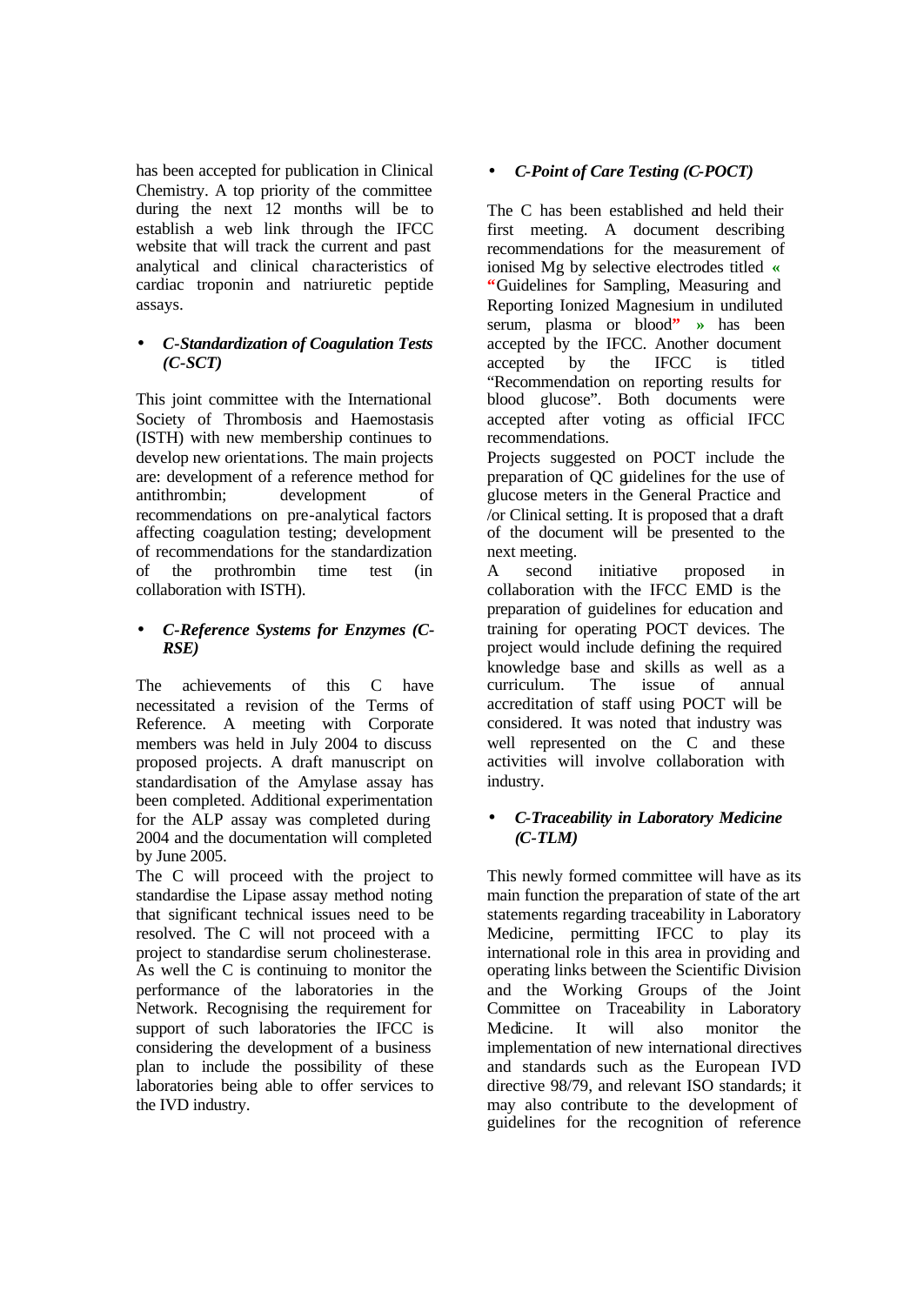laboratories and the establishment of external quality assessment schemes for reference laboratories for monitoring competence by participating in comparative measurement campaigns (ring trials). The members of the C have been appointed and their first meeting was held in July 2004 (Los Angeles). Their first task is to develop quality guidelines to manage performance of laboratories for participating in ring trials for the IFCC.

#### • *C-Reference Intervals and Decision Limits (C-RIDL)*

At its last meeting of 2004 the Executive Board of the IFCC has approved the establishment of a Committee on reference intervals and decision limits and the call for nominations has been sent to National Representatives and Corporate Members. The main terms of reference of this Committee are: to review current concepts of establishing Reference Intervals and decision levels; to determine priority list of measurands (analytes) for which reference intervals and decision limits have to be studied; to established transferability protocols of Reference Intervals and decision limits; to monitor and evaluate currently proposed reference intervals for selected measurands.

# ■ Working Groups

During the General Conference in Sousse, the SD EC met with the following Working Groups: WG-SHCG, WG-HbA1c, WG-HbA2, WG-STFT.

# • *WG–Reference Methods for Apolipoproteins (WG-MA)*

CDC serves as repository for the WHO-IFCC First International Reference Reagents for Apolipoproteins A-1 and B. There are approximately 2,000 stored vials of Apo A-1 (SP 1-01) and 77 via ls of Apo B (SP 3-07). SP 3-07 is currently being replaced by preparation SP 3-08, a serum pool prepared according to NCCLS 37-A Guidelines. Technical issues with regard to the production and characterisation of SP3-08 particularly with

reference to ISO guide 15194 are being resolved. After completion of the studies, the material will be submitted through IFCC to WHO for recognition.

# • *WG-Human Chorionic Gonadotrophin (WG-SHCG)*

A manuscript entitled "Establishment, value assignment and characterization of new WHO Reference Reagents for six molecular forms of human chorionic gonadotropin (hCG)" by Bristrow A et al has been published by Clinical Chemistry. A package has been sent to kit manufacturers including the manuscript, a questionnaire and the results of the EQA survey. The WG is preparing a short manuscript summarising the new nomenclature of the hCG isoforms. The future plans of the WG and the WG membership are under review. It is noted that the development of reference methods remains outstanding.

The IFCC has agreed that 150 mg of reference material be retained for the preparation of a second batch and that the remainder be forwarded to IRMM to be prepared for retail sale.

# • *WG-Standardization of Lp(a) (WG-LP(a))*

This working group has completed its work, having succeeded in developing an international standard intended for the transfer of a Lp(a) concentration to manufacturers' master calibrators. Indeed, IFCC SRM 2B has recently been accepted by WHO as the first WHO International Reference Reagent for Lp(a) for immunoassays. The assigned unitage is 0,1071 nanomole of  $Lp(a)$  per vial and is traceable to the consensus reference procedure for Lp(a). The acceptance of a manuscript on this work brings the WG to a close.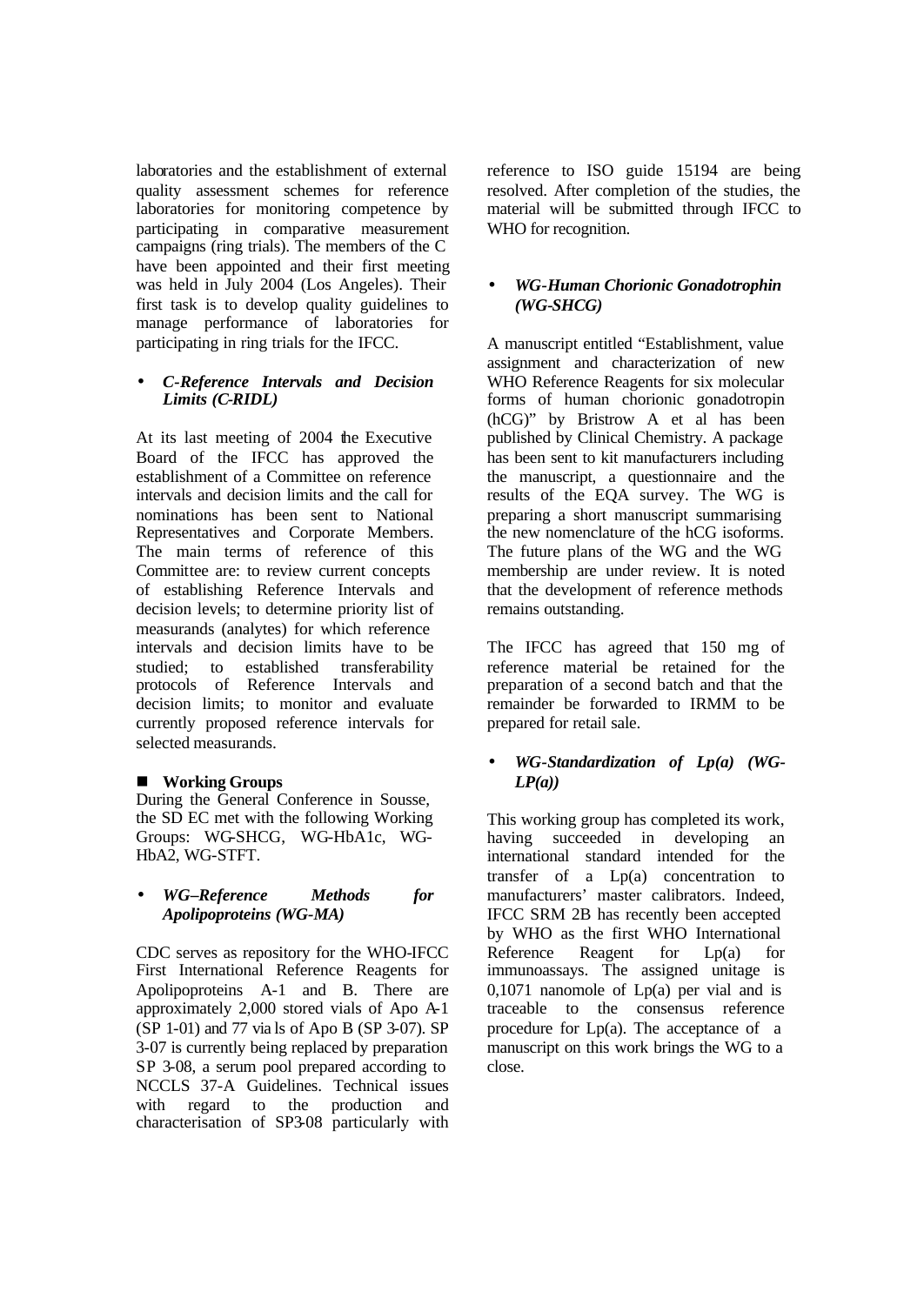# • *WG-Glycohemoglobin (HbA1c) (WG-HbA1c)*

The Clinical Implementation Group with representation of the International Diabetes Federation, American Diabetes Association, European association of Diabetes Societies, the Japanese Diabetes Society and the IFCC have held a number of meetings through 2004. The major issue to decide how the IFCC Reference Method, which has lower reference intervals than those obtained with previously published methods, will be adopted globally. These issues include the name of the analyte and its units. The C-NPU has contributed to the debate.

# • *WG-Nanotechnology (WG-NT)*

This rapidly evolving field of laboratory medicine is monitored through a comprehensive review of the world literature that has been made available as a database on the World wide web. Updates are planned to cover the topics protein and DNA microarrays, nanotechnology and microchips.

# • *WG-Monitoring Immunosuppressive Drugs (WG-MID)*

During 2004, this WG has mainly concentrated its efforts in organizing or participating in symposia and/or workshops at the AACC meeting and the10th APCCB. Presentations were given by the members of this WG on monitoring immunosuppressive drugs with reference to practice guidelines or methods.

#### • *WG-Standardization of Hemoglobin A<sup>2</sup>*  $(WG-HbA<sub>2</sub>)$

The WG has defined the analyte  $HbA_2$  and is developing protocols for the preparation of pure  $HbA_0$  and pure  $HbA_2$  materials followed by assessment of purity, preparation of primary RMs, development of a reference procedure for  $HbA_2$  and finally

preparation of secondary reference materials.

# **n Project Proposals**

Six project proposals have been received and dealt with during this year. Four new Working Groups have been accepted: Standardization of Cystatin C, Standardization of Carbohydrate-Deficient Transferrin, Standardization of Microalbumin, Standardization of Glomerular Filtration Rate Assessment.

# ■ Bergmeyer Conference

The program of the  $10<sup>th</sup>$  Conference has been prepared during the year and the theme chosen is "Diabetes Mellitus and Cardiovascular Risk". The Conference, sponsored by Roche Diagnostics, was held over three days, March 14-16 2005. The main topics discussed were: Genetics and Epidemiology of DM, including risk stratification of patients, established and new markers; Diagnosis of DM, Monitoring of patients (guidelines based on evidence); Standardization Issues.

# **Reports from Regional Organisations**

# **Arab Federation of Clinical Biochemistry (AFCB)**

There was a meeting with the Executive of the AFCB during the IFCC General Conference. The main support requested was technical help with the introduction of new equipment and, educational such as VLP and workshops. Financial support to attend workshops, e.g. molecular biology workshops is a major problem for members within AFCB. It was pointed out that Bursary programs often have restrictions such as age which prevent senior members attending important and relevant Conferences. It was announced that the  $11<sup>th</sup>$ Arabic Congress of Clinical Biology has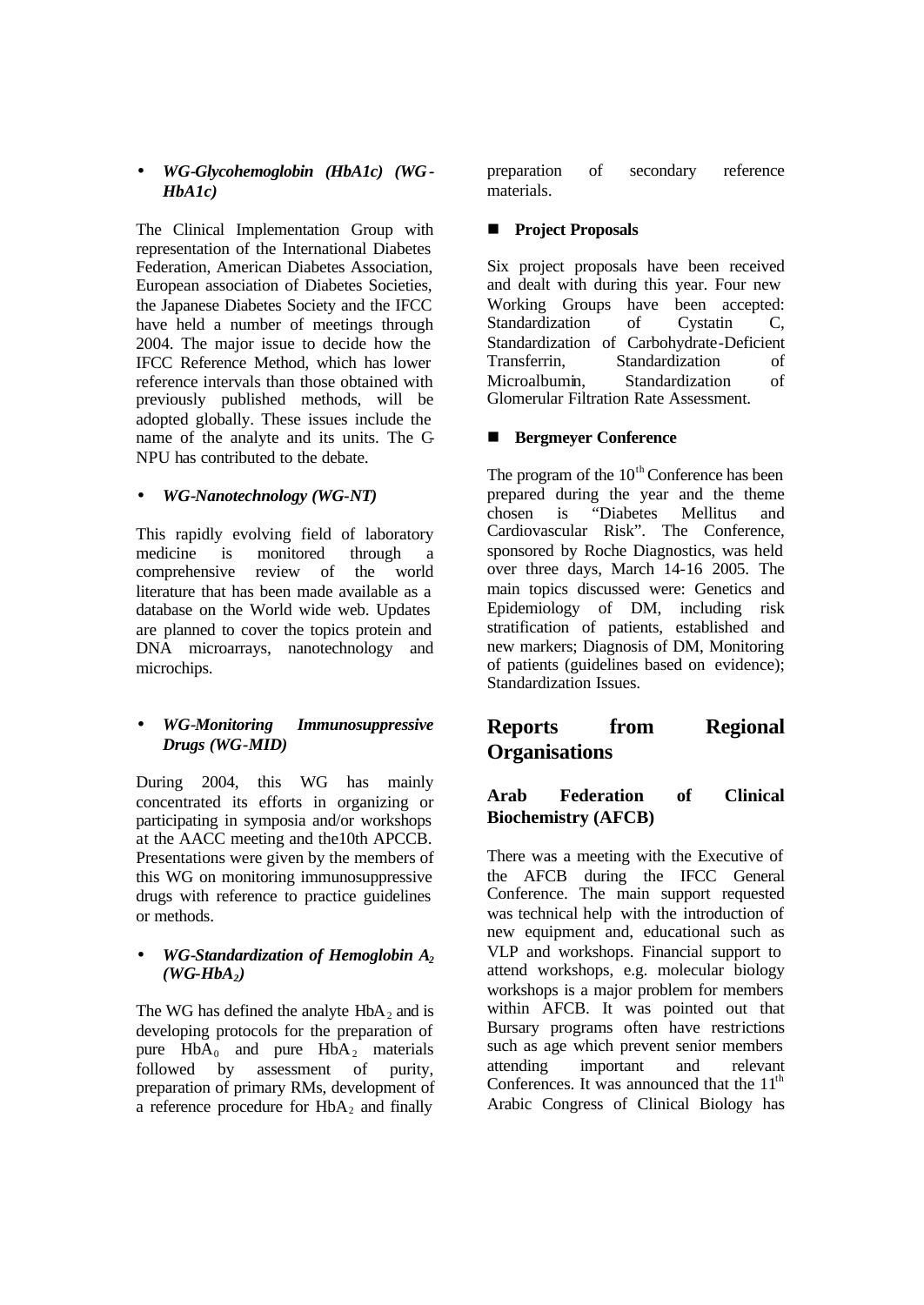been scheduled for April 2006 in Damascus, Syria.

# **Asian Pacific Federation of Clinical Biochemistry (APFCB)**

During the EB meeting in Sousse, the APFCB Secretary, Joseph Lopez gave a presentation on the Federation activities. It is comprised of 12 full members and 9 corporate members. It has a 5-member Executive Committee which works closely with the Chairmen of the APFCB's 3 working committees for Education, Laboratory Management and Scientific activities

The APFCB has undertaken several educational programmes in recent years. Foremost of these is the APFCB Travelling Lectureship, which was initiated in 1999. Thus far the programme has had 4 lecturers who have visited every member area/country of the APFCB at least once. The IFCC Visiting Lecturer Professor Jean-Claude Forest toured the region twice, to Hong Kong and India in 2003 and to Indonesia, Singapore, Malaysia and Thailand in January 2004. The tour was arranged by the APFCB and was in partial fulfillment of the APFCB-IFCC agreement. The APFCB-Beckman Coulter Educational Symposium lecture tour was initiated in October 2003 when Dr Denise Geiger of the USA visited Taiwan, Hong Kong and Singapore, co-hosted in each location with the local APFCB member. Besides organising lecturers, the APFCB Education Committee also organises symposia at regional meetings: this was done for the congresses in New Delhi and Kyoto in 2002.

A two-day Quality Congress for participants from the APFCB region was jointly organised by the Singapore ACB and Bio-Rad in conjunction with APFCB's Laboratory Management Committee and the Singapore Accreditation Council in February this year. A cholesterol standardisation programme was undertaken earlier for laboratories within the APFCB region with financial sponsorship from Roche.

The Federation's newsletter is the *APFCB News* which is published annually. Circulation is about 4200 copies, within about 20 countries. The APFCB web-site (www.apfcb.org) uses the server memory leased by the AACB that is surplus to its needs. Besides providing information on the APFCB's activities, the site serves as an online archive for its documents.

The Distinguished Service Award was instituted to honour individuals from the region who have made outstanding contributions to the APFCB. The inaugural award winner was conferred on Dr Tan It Koon at the 10<sup>th</sup> APCCB, Perth, Australia.

# **Latin-American Confederation of Clinical Biochemistry (COLABIOCLI)**

The EB also received a report on the activities of COLABIOCLI. The new Board of COLABIOCLI is working on a Strategic Plan with the Pan American Health Organisation (PAHO) at three levels

- Working with countries that require licensing
- Working with countries that have licensing and require EQA schemes Working with countries that have
- licensing and EQA schemes but require accreditation

The COLABIOCLI Board has been discussing these initiatives with FESCC in an attempt to get input from some of the European experts in these areas.

# **Reports from National Societies (NS)**

The following NS have provided reports on their activities for 2004.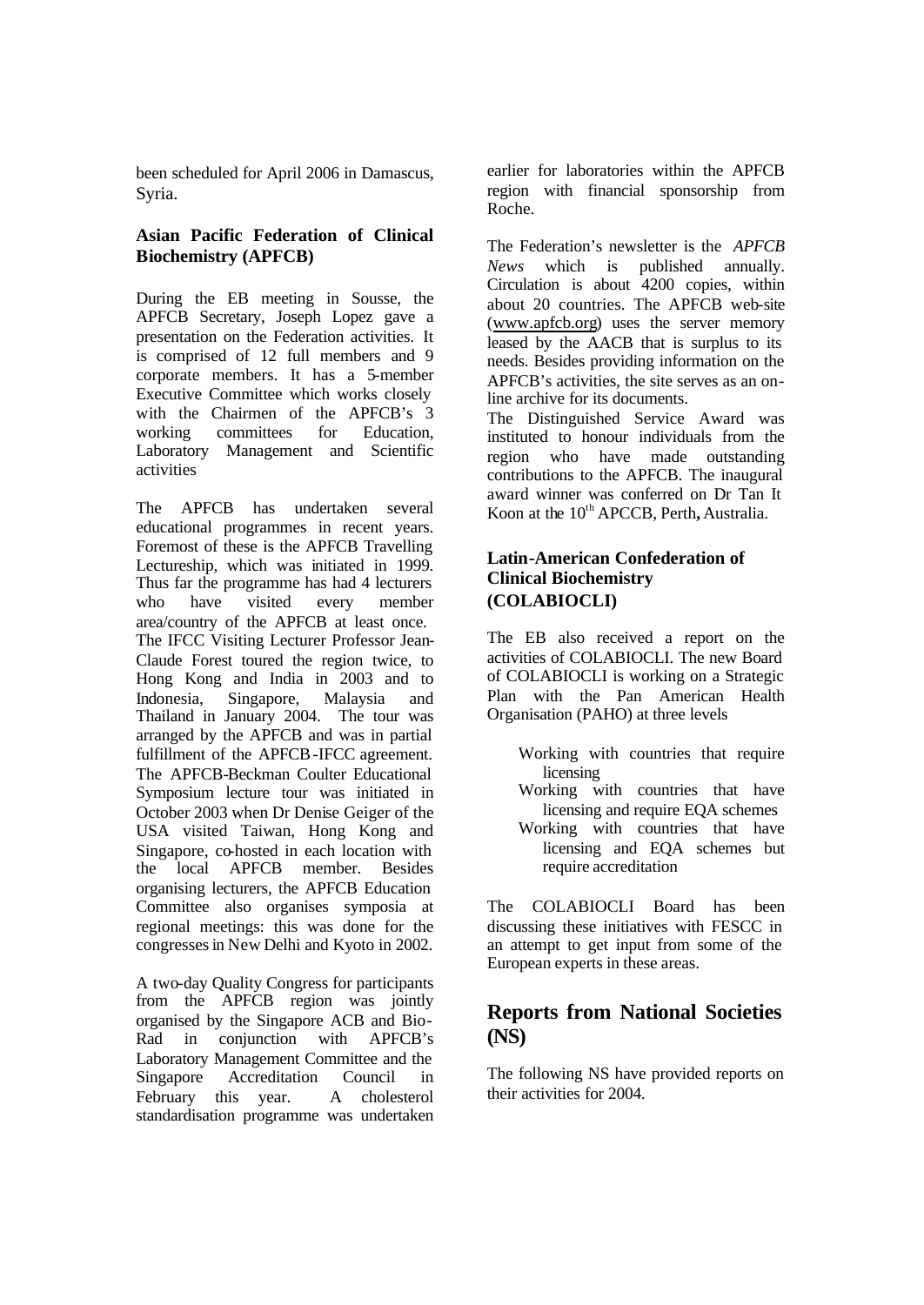# **Argentina**

The 3<sup>rd</sup> Argentine Congress of Quality in Clinical Laboratories and the 1<sup>st</sup> Latin-American Meeting of Quality in Clinical Laboratory was held in 2004 with 750 participants of which 150 were from 15 Latin-American countries. The program offered the presence of Prof. Dr. Lothar Siekmann (Bonn), Dr. Willie May (NIST), Dr. Ulf Örnemark (Sweden), Dr. Louis Kirchhof (USA) and Dr. Elkim Simsom (USA), in addition to local and regional lecturers. The presence of LS and WM gave participants the opportunity to be updated on JCTLM activities.

The meeting received 71 abstracts for posters covering quality matters in different fields of Clinical Laboratory. The industry exhibition was very successful and was organized by Estate Providers Organization that includes almost all manufactures and representatives of the international diagnostic companies.

The 5<sup>th</sup> Course on Organization and Management of External Quality Schemes was held as a Pre -congress course. This three day course had 35 participants from 15 NS of COLABIOCLI.

COLABIOCLI covers the travel and hotel expenses of one delegate from the following countries: Bolivia, Ecuador, Panamá, Nicaragua, Dominican Republic and Venezuela. For the rest of delegates, hotel expenses were covered. One symposium was included for NS to present their actions and achievements in the field of Quality. Paraguay, Uruguay, Guatemala and Ecuador gave presentations.

The Reference Laboratory of the Argentine Biochemical Foundation was presented as a candidate RL for Cholesterol at the WG2 of JTCLM. It will be presented as a RL for enzymes in the near future.

# **Austria**

The biannual congress on Laboratory

Diagnostics and Molecular Medicine in collaboration with the Austrian Society of Laboratory Medicine was held in Salzburg, September 29 – October 2. 2004.<br>Approximately. 350 participants from 350 participants from Austria, Germany, Croatia and Switzerland participated. Special symposia on Cardiac Markers, Mass Spectrometry, Coagulation, Hematology were organized. In addition to this major scientific and educational event, the 8 area-sections organized educational symposia and training courses.

Based on membership requests, the board of the Austrian Society of Clinical Chemistry (IFCC member) and the Austrian Society of Laboratory Medicine have started the discussions on combining the 2 societies. For this purpose the statutes and rules for a new joint Austrian Society of Laboratory Medicine and Clinical Chemistry have been written, edited and circulated to the members. The membership of the 2 societies accepted the new statutes and agreed that the new joint Austrian Society of Laboratory Medicine and Clinical Chemistry will commence in 2005.

# **Brazil**

The National Congress of the SBAC was held in Bahia del Salvador, Brazil. A meeting was held between IFCC EB member Daniel Mazziotta with the Dr. Willy Jung (president of SBAC) and Dr. Ulisses Tuma (Vice President) regarding the organization of the Fortaleza Congress. DM mentioned that more frequent communication and updates are needed about this Congress.

# **Canada**

- 1. The Canadian Society continues to provide active support of the Cuban Society (SCPC).
	- A. This fall the CSCC supported the first joint symposium from Sept 29 to Oct 1 2004 at the National Hotel, Havana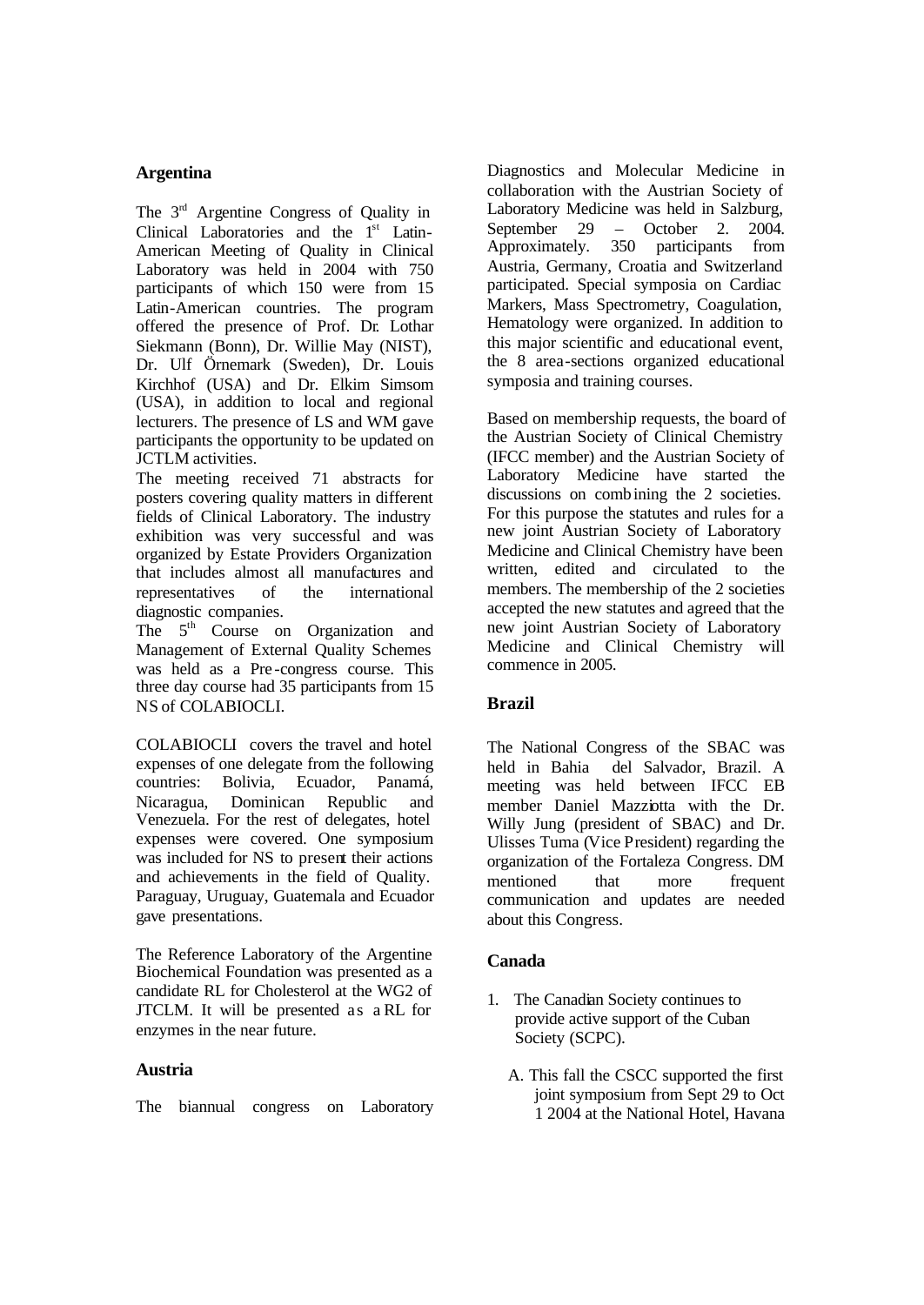City, Cuba and sent three CSCC members to this meeting. The objective was to enhance cooperation between the two societies and to educate the Cuban attendees about issues of laboratory medicine.

- B. Dr. Victor Turkington, on behalf of the CSCC, arranged to send surplus clinical chemistry equipment to Cuba.
- 2. The CSCC Travelling Lecturer for 2004 was Dr. Jacob Cannick. This involved a series of cross Canada lectures organized by the Travelling Lectureship Committee, chaired by Dr. Cynthia Ballon.
- 3. The Professional Affairs Committee, chaired by Dr. Peter Bunting, is developing a new clinical chemist job description.
- 4. Our 48th annual conference was held in London, Ontario in June 5 - 10.

# **Chile**

Chile had their National Congress in October and the President of COLABIOCLI participated as a lecturer. The NS of Chile is preparing a request for the Visiting Lecture Program.

# **Colombia**

DM participated in the National Congress of Clinical Bacteriologists held in Bogotá. He gave a Workshop on Biological Variation and Quality requirements, a plenary lecture on Traceability in Clinical Laboratory and a presentation on Instrumental Control. The Congress had an outstanding number of registered participants (2400 excluding exhibition registration).

The NS has become a powerful institution. They were able to legally change the requirement for a Pathologist to be the director to run a laboratory. This Society does not belong to COLABIOCLI but rejoining is under discussion.

# **Cuba**

The most important activity held during the year was the 5th National Congress of Clinical Pathology CONAPAC '2004, which took place at Hotel Nacional, in Havana City, Cuba, from September 29th to October 1st, 2004.

The 2nd International Symposium on "Selected Topics in Laboratory Medicine", dedicated to the Canadian Society of Clinical Chemists (CSCC) was also held in the Congress with the participation of three of its members. In this Symposium the SCPC honoured its association with CSCC by presenting a plaque. This acknowledged the continuous support of the CSCC to the development of Clinical Laboratory Speciality in Cuba through the 10-year-old twinning agreement between both national societies. This relationship was promoted by IFCC through Profs. G.Siest and M.McQueen.

IFCC was represented in the Congress by Dr. Daniel Mazziotta, member of the IFCC EB, while the COLABIOCLI was represented by its current President, Dr. Norberto Cabutti. Both were appointed Honorary Members of the SCPC.

The SCPC EB held official meetings with CSCC, IFCC and COLABIOCLI representatives from which important agreements were achieved.

# **Ecuador**

DM visited Quito and Riobamba in June 2004 for meetings with the President of the NS (SEBIOCLI), Dr. Consuelo Valencia. After a period where the NS was divided, there is now an unified NS. They are working hard with COLABIOCLI, PAHO and local authorities of Health to obtain Licensing of Laboratories.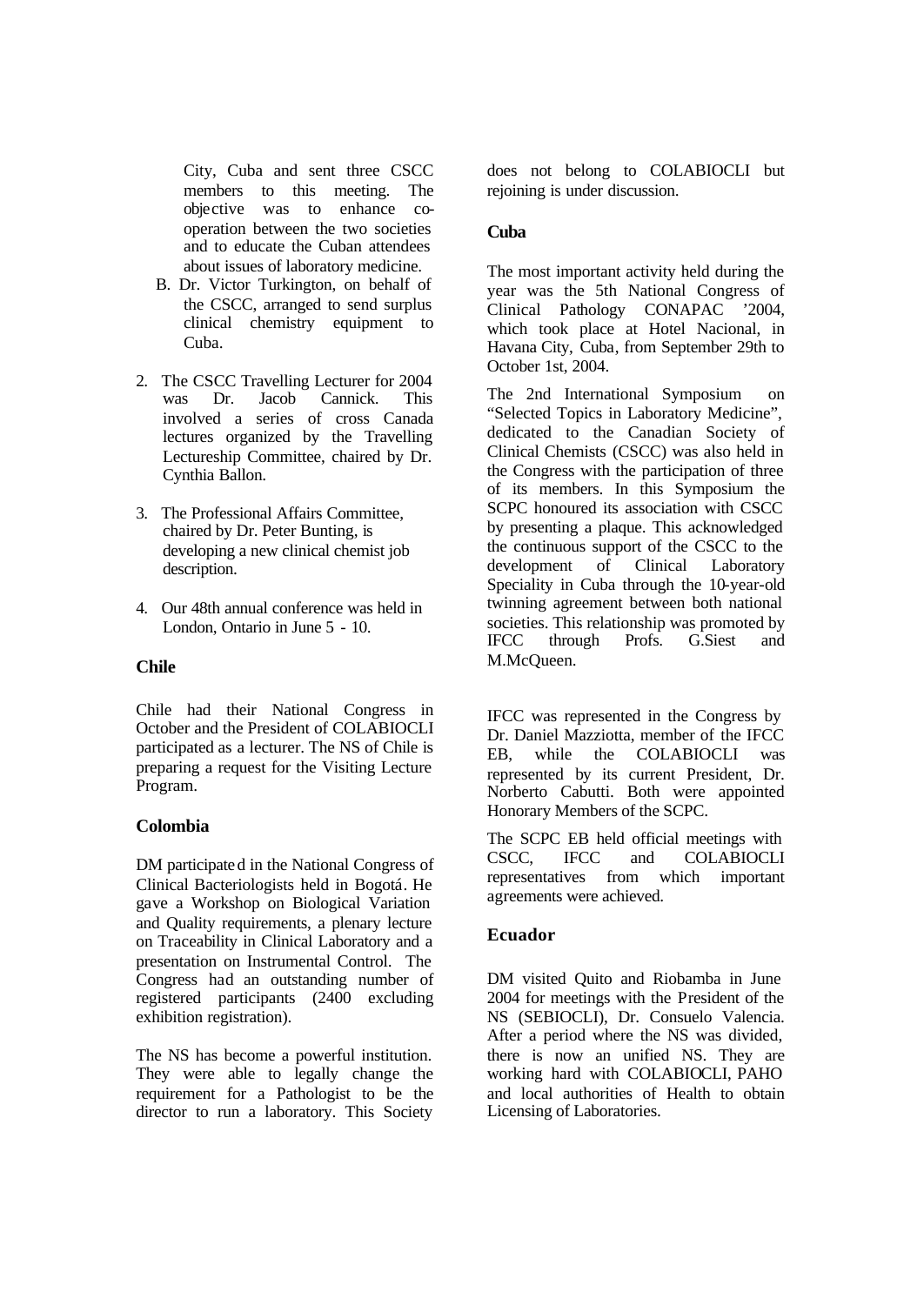The NS is also working in the area of External Quality Assessment. In order to prime the system, Argentina (Argentine Biochemical Foundation) donates control materials for Clinical Chemistry and registration free of charge to 100 participants. There were two distributions (August and October) and currently a report is being prepared in Argentina to be discussed with SEBIOCLI authorities. It is anticipated the NS will take over the task and establish a stand alone EQAS.

Recently (November 19-20), DM visit and Dr.Norberto Cabutti, president of COLABIOCLI, visited Guayaquil to give lectures at an International Meeting organized by the Guayaquil District of SEBIOCLI. At this occasion, there was also a meeting with representatives of PAHO and the Ministry of Health of Ecuador.

# **Hong Kong**

In 2004, the Hong Kong society celebrated its  $20<sup>th</sup>$  Anniversary. Our founding president, Dr. Hsiang-Ju Lin and other past presidents, including Prof. Ramasamyiyer Swaminathan, Dr. Michael Chan, Prof. Christopher Lam, Dr. Joseph Lee, Prof. John Masarei, Dr. Anthony Shek and Dr. Chung-Shun Ho, were invited to join the annual general meeting and a Chinese banquet that followed. As part of the celebration, a scientific meeting titled, "Present reflection of the past presidents" was held, during which Dr. Lin, Prof. Swaminathan, Dr. Michael Chan, and Prof. Masarei not only introduced their recent research findings but also reviewed the history and development of the Society.

Concerted efforts were made by the Society with other academic and professional bodies in organising various educational activities in clinical and laboratory medicine. The workshops, lectures and seminars organised during last year included:

- "The  $2<sup>nd</sup>$  Chinese Congress of Clinical Chemistry and Laboratory Medicine" in Nanjing jointly organised with the Chinese Society of Laboratory Medicine
- "3<sup>rd</sup> Macau symposium on Laboratory" Medicine" jointly organised with Serviço de Patologia Clínica do Centro Hospitalar Conde de S. Januário of Macau
- dinner lecture on "Methods for assessing insulin sensitivity and insulin resistance in humans" jointly organised with HK Society of Endocrinology
- education symposium "Immunodiagnosticspast, present and future. Thirty years of innovation" jointly organised with Beckman **Coulter**
- education symposium titled "TSH and TPO– Antibody Testing During Pregnancy – Recent Research and Clinical Applications " jointly organised with Abbott Laboratories Ltd
- dinner lecture titled "Clinical Proteomics: Tomorrow's Test for Clinical Chemistry" jointly with Hong Kong Society of Mass Spectrometry
- dinner lecture titled "Elimination of False-Positive Protein Identifications in Proteomics Research by Combined Use of Electron Capture Dissociation and Collision-Induced Fragmentation in Fourier Transform Mass Spectrometry" jointly organised with Hong Kong Society of Mass Spectrometry

#### **Newsletter**

 "HKSCC Communications", the news and scientific bulletin of our society, is published in an electronic format to inform members of recent activities, announcement of forthcoming meetings and recent developments in clinical chemistry. Full contents can be accessed via HKSCC homepage at http://www.medicine.org.hk/hkscc. Browsing of our Society's information from other Member Associations is most welcomed.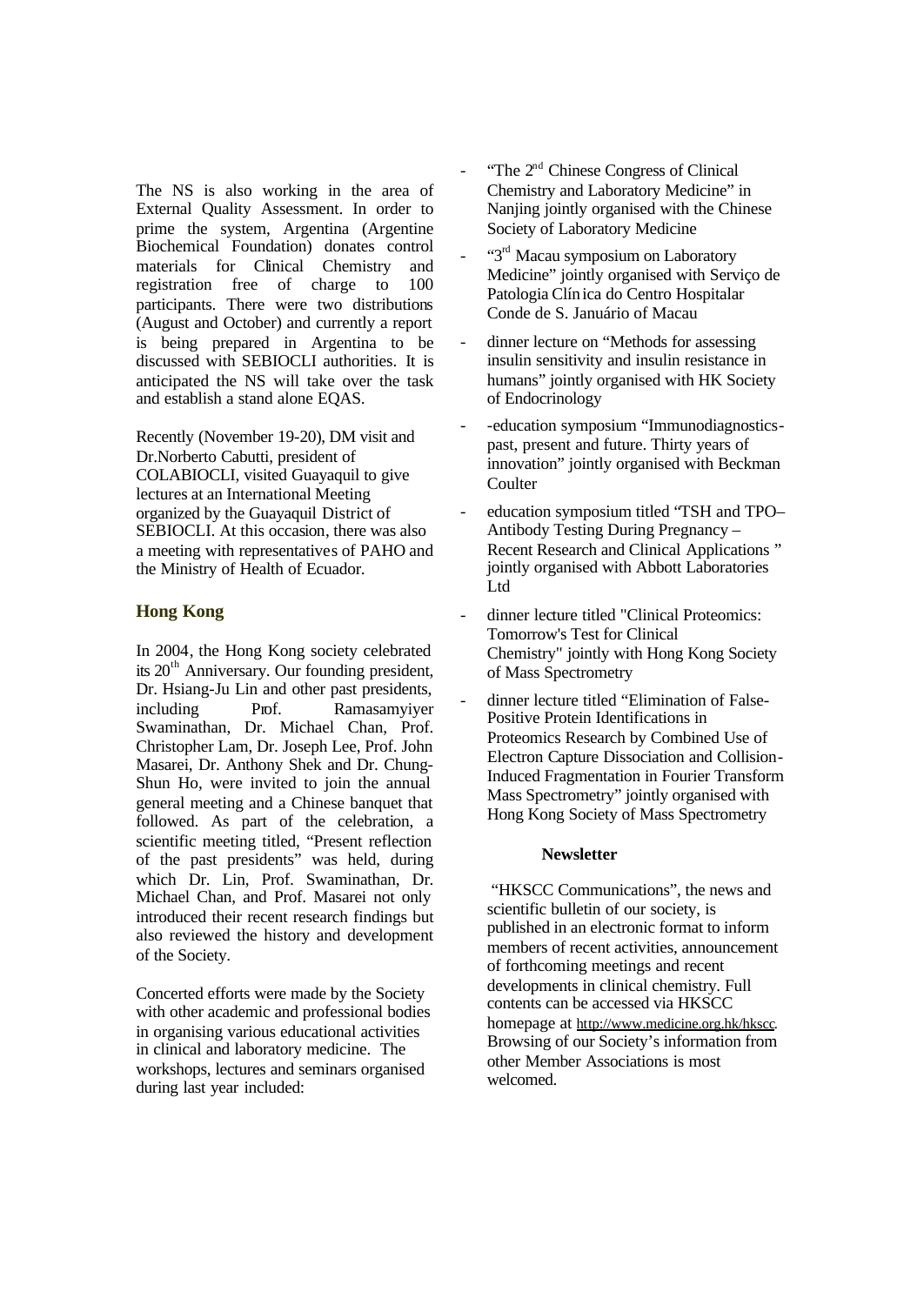#### **Italy**

The main task of SIBioC in 2004 was to provide its members with opportunities for improvement of their scientific culture, being an active provider in the Italian Continuous Medical Education system.

SIBioC organized 52 scientific events:

- the National Congress that was held in Padova  $(8 - 11)$  June), it had 1362 attendees and presented:
	- o 3 plenary lectures, 8 scientific sessions, 13 industry sponsored workshops and the exhibition of 293 posters.
- 2 Regional meetings
- 49 Courses

An agreement with Walter de Gruyter was reached and the journal Clinical Chemistry and Laboratory Medicine is now freely available on line for the SIBioC members from the SIBioC web site.

SIBioC by-laws were thoroughly revisited and some relevant modifications introduced: the President will be in charge for two years (instead of one), the process of nomination of the candidates was changed and the rules for the election in the Board were modified.

# **Mexico**

The AMBC EB endorsed the following scientific and academic activities during 2003-2004:

- 1. XXVII and XXVIII National's congresses in clinical chemistry (Morelia Mich IFCC News May / June - 2003 and Tuxtla Gtz Chiapas LabMedInt en espanol May/June 2004) with the auspices of IFCC and COLABIOCLI.
- 2. XL Anniversary (2003)
- 3. XVI and XVII EQAS annual meetings (500 laboratories)
- 4. Courses (Diplomats) on Clinical microbiology, Cytology, Clinical immunology, ISO 9001/2000 document interpretation and development, and in Diagnostic bacteriology and anti-micro bacterial susceptibility.
- 5. Courses (20 hours credit) on QA manual, phlebotomy, parasites detection. fluids, antibacterial sensitivity, urinalysis, six sigma, internal audits, 7 tools in AQ, advance parasitology, metrology and trueness, hematology laboratory EQAS application, basic molecular biology techniques and clinical application.
- 6. Web page upgraded: www.ambcmexico.org.mx
- 7. IFCC Publications: EQAS News December 2003; LMI en espanol (www.medines.com) & eIFCC News www.ifcc.org/eJNews
- 8. National Publication: BIOQUIMIA Journal, 1500 issues distributed 4 times per year.
- 9. Attendance at the ISO TC 212/15189 NCCLS meeting (Atlanta GA US and Utrecht, The Netherlands).
- 10 Member of C47 ISO 15189 of the Mexican Institute of Standards and Certification (IMNC)
- 11. IFCC VLP lecturers to Honduras and to Ecuador.
- 12. International participation as speakers and delegates at: V International Course in Laboratory Management and EQAS, and XXII Congress of the Spanish Society of Clinical Chemistry and Molecular Biology, Spain, 2004. AACC Annual meeting & Clinical Lab
	- Expo, USA (2003 2004).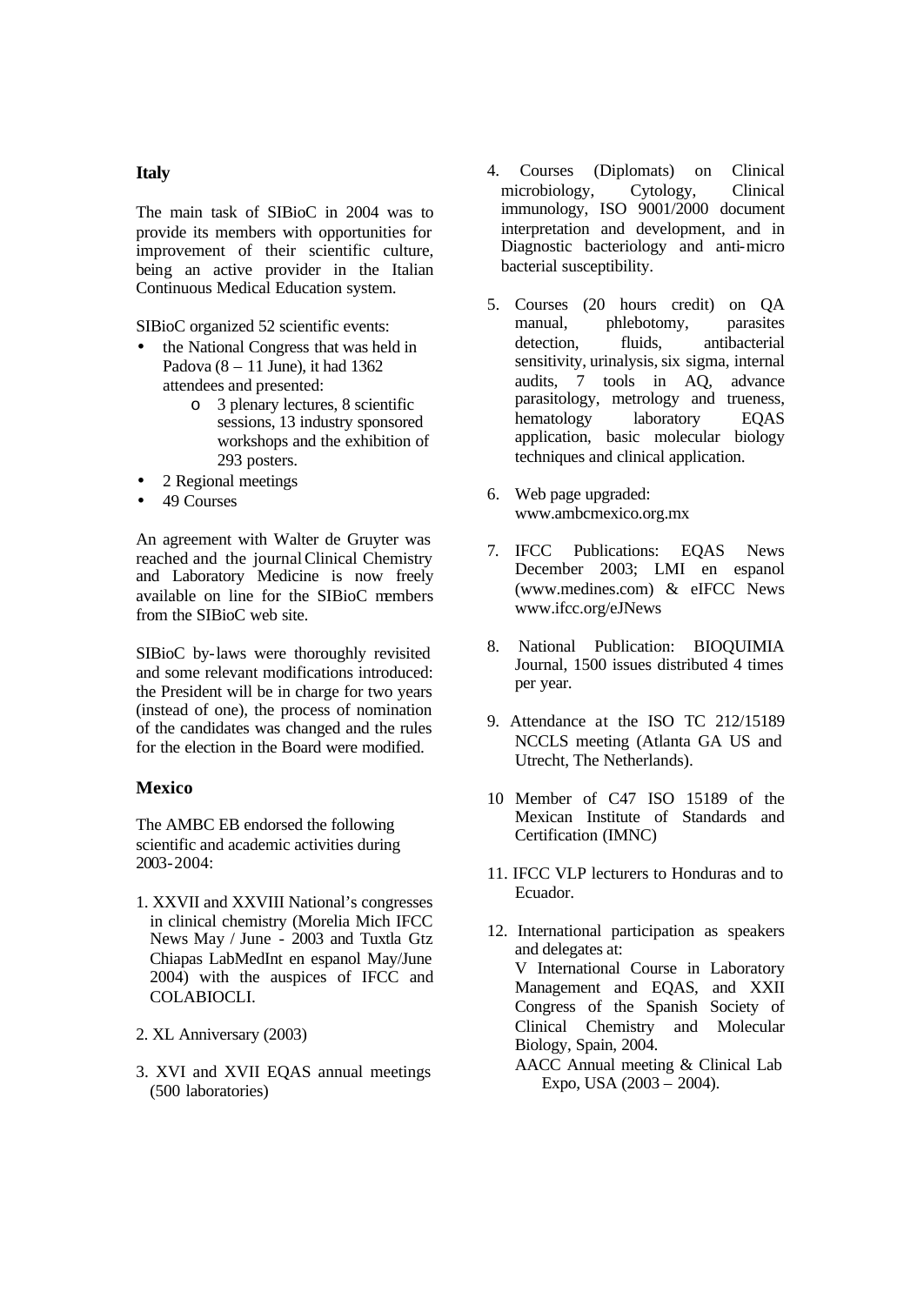- XXXVII National Congress of Pharmaceutical Sciences (2004) Mexico
- 14. Attendance and participation at different national forums and meetings of affiliated societies and chemistry colleges in Mexico.
- 15. Research Projects on EQAS and Oxidative stress sponsored by CONACYT Mexico.
- 16. Agreement with the National University of Mexico (Zaragoza campus) for courses and academic projects sponsorship and scientific recognition nationwide.

# **Serbia and Montenegro**

The 14th Congress of Medical Biochemistry and Laboratory Medicine was held in Sokobanja, Serbia and Montenegro, June 7- 12, 2004 under of auspices of IFCC and FESCC. The organizers of the congress was the Society of Medical Biochemists of Serbia and Montenegro, and The Institute of Medical Biochemistry, Clinical Centre of Serbia. The 21st Biochemical Days and the 7th Meeting of Biochemists of Serbia were held as satellite meetings. The Congress consisted of six plenary and nine poster sessions with 130 presentations and participation of more than 400 scientists and laboratory professionals. The plenary sessions of the Congress presented the latest information on cardiac markers, paediatric clinical chemistry, endocrinology, and hemostasis. This Congress once again provided the opportunity for participants to exchange ideas and experience in dealing with problems faced in daily laboratory practice.

In connection to the exhibition of medical equipment «Medipharm 2004» held on 23rd September, the Society organised a mini Symposium on New Technologies in Laboratory Medicine, and on 21st December 2004 organized the Seventh Annual Ivan Berkeš Conferences dedicated to life and work of Professor Ivan Berkeš, the founder of clinical chemistry in Yugoslavia.

Also, during the 2004 the Society conducted two quality control scheme – YUNEQAS in medical biochemistry in all laboratories in Serbia and Montenegro.

# **Spain**

The 2004 SEQC annual meeting was held in Cadiz, 20-22 October, with 900 attendants and a 1000  $m^2$  exhibitor area.

The Scientific Committee of the SEQC has organized round tables with 5 different topics in Segovia, May 5-7. The topics were proposed by the Commissions of the Scientific Committee.

A new working group was created this year to work on Point**-** of **-**Care testing.

A new tumor marker Committee was created this year.

A Strategic Plan of the SEQC was approved. A document about the duties of the Scientific Committee on the organization of the scientific programme for the national meetings was developed and approved.

# **United Kingdom**

The Association of Clinical Biochemists held its annual conference (Focus 2004 : A Meeting of Minds), in Birmingham in May 2004. An excellent scientific programme and exhibition was enjoyed by delegates from the UK and other countries and the 4 day meeting was enhanced by the excellent conference facilities and fine spring weather. The preparations for Euromedlab 2005, which the UK is hosting in Glasgow, are well underway and a steady stream of registrations is being received. We are looking forward to welcoming colleagues from Europe and beyond to Scotland next May.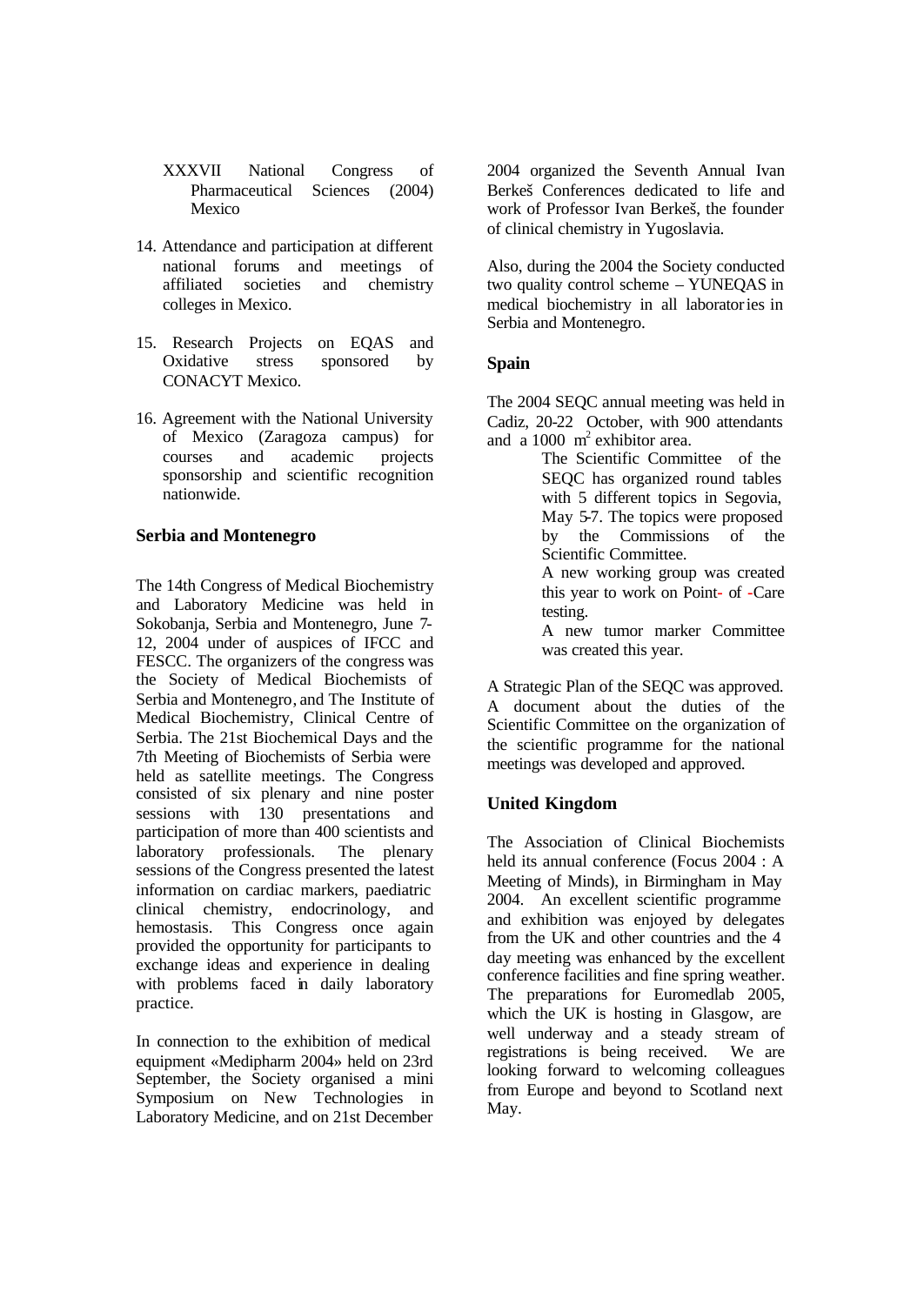The Association continues to be active in the publications field with its journal, the Annals of Clinical Biochemistry having a new editor, Julian Barth and is indebted to Stephen Halloran for his enormous contribution to the success of Annals, as the retiring editor, over many years. The most recent book in the Venture Publications series, 'Diabetes and Laboratory Medicine' was launched at the Focus meeting and this was followed in June by the launch of Lab tests On Line UK, a version of the original US website, which has been adapted for the UK, supported by the Healthcare Foundation. It was reported that a license fee of 8.000 \$ / year was agreed upon between the Association and the AACC.

The Association has launched initiatives to promote awareness of Laboratory Medicine to Parliament and society in general and to specifically address the professional needs of medically qualified clinical biochemists.

# **United States**

2004 marked the 50th anniversary of *Clinical Chemistry* with a special golden cover and recognition activities at AACC's Annual Meeting. *Clinical Chemistry's* impact factor exceeded 5.5, making it the most cited journal in the field of laboratory science.

AACC's 2004 Annual Meeting and Clinical Exposition in Los Angeles broke all previous records with a sold-out exhibit hall and a total attendance of over 19,000.

Lab Tests Online (LTO) topped 350,000 visitors per month and a UK version of LTO was launched this spring.

The Netherlands Lab Automation meeting was a great success with over 250 paid attendees and the Oak Ridge and Beckman meetings also had strong registrations. The Beckman meeting involved over 20 collaborating organizations.

AACC launched a new streamlined interface for Effects Online in spring of 2004. This new system provides online access to thousands of interferences and other effects. Based on the highly regarded Effects Series, edited by Donald Young, PhD, this system was well received at AACC's Annual Meeting. Effects Online provides users with the ability to explore virtually all known effects of disease, drugs, herbal supplements, and pre-analytic issues on chemistry results.

After extensive discussions, an agreement between AACC and IFCC had been reached how IFCC authors will be acknowledged in the NACB guideline on ACS.

# **Paraguay**

At the National Congress of the Association of Biochemist of Paraguay, there was a meeting with the COLABIOCLI EB and the organizers of the Latin-American congress to be held in Asunción in 2006.

# **Romania**

The  $12<sup>th</sup>$  meeting of the Balkan Clinical Laboratory Federation was organized in Neptun, Romania between September 15-18, 2004 by the Romanian Society of Laboratory Medicine (RSLM). More than 300 laboratory medicine workers from Balkan countries participated. The meeting was organized under the auspices of IFCC and FESCC.

A rich scientific program comprising 24 main topics included plenary lectures, symposia, poster sessions arranged in Europe Hall of the International Congress Center. This Meeting is the second to take place in Romania. After the opening ceremony, Prof. H. Reinauer (Germany) presented an excellent plenary lecture on "Laboratory diagnosis and monitoring of diabetes mellitus" The research studies presented at the meeting contributed to the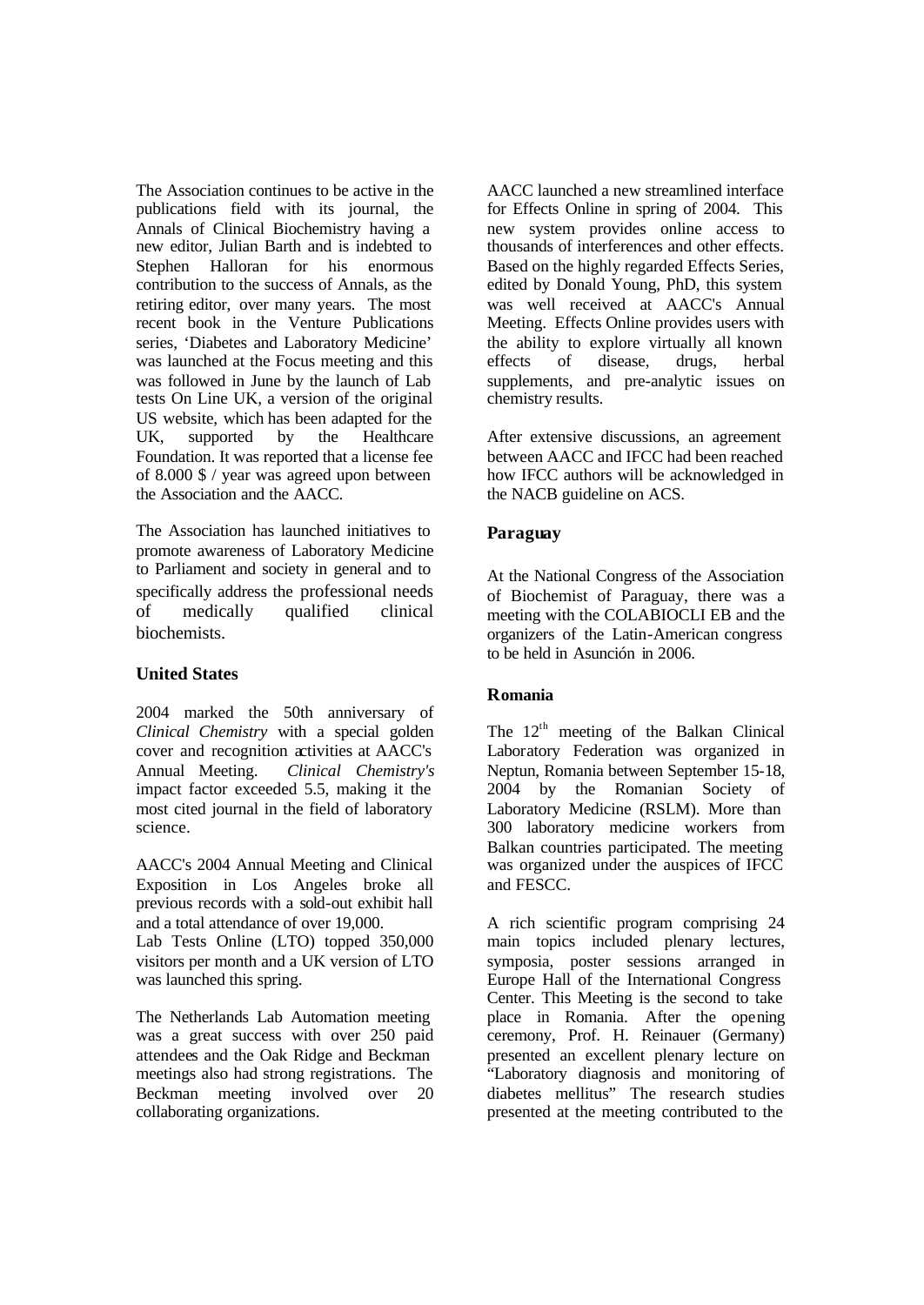advancement of numerous new and interesting observations, studies, and discoveries in all branches of laboratory medicine. For example, the discovery of the first water channel protein (later called aquaporin I) in Cluj-Napoca in 1985 led to the 2003 Nobel Prize in Chemistry and there was a lecture on the medical implications of aquaporins" (Gh. Benga, Romania). Other presentations included "External quality assurance and the detection of autoantibodies" (M. Bluthner, Germany);<br>"Infection surveillance and control "Infection surveillance and control programmes in preventing nosocomial infections in French hospitals: national programme 2004-2007" (B. Gouget, France); "Transforming growth factor beta system in kidney diseases" (T. Gruev, Macedonia); "Quality control of genome detection in virus diagnostics" (H. P. Grunert, Germany); "Molecular investigations of the hereditary cancers" (Ch. Kalogera, Greece); "Traditional and novel biochemical markers of cardiovascular disease risk prevention" (E. Bairaktari, Greece); "From analytical to clinical quality in laboratory medicine" (S. Ignjatovic, Serbia and Montenegro); "Metabolic syndrome and risk of CVD" (A. Tzontcheva, Bulgaria); "Oxidative stress and antioxidative defence in type 2 diabetic patients with cardiovascular complications" (E. Colak, Serbia and Montenegro); "Clinical relevance of antikeratin antibodies in rheumatoid arthritis and symmetric polyarthritis associated with hepatitis C infection" (M. Cojocaru, Romania); " New IgE myeloma case report" (Z. Mijushkovich, Serbia and Montenegro); "Etiologic agents of urinary tract infections and their susceptibility to antibiotics" (S. Berbecar, Romania); "Quality control in the clinical microbiology laboratory" (R. Papagheorghe, Romania).

The active participation of professionals and societies of the Balkan countries continues to improve the quality of the profession in the region. We particularly value the links with IFCC and FESCC and the recognition of Clinical Chemistry as a full speciality in Europe as being the key to attract more members and enlarge our field. Member societies of the BCLF and of the EB of the Federation are from Albania, Bulgaria, Greece, Macedonia, Romania, Serbia and Montenegro, and Turkey.

I am pleased inform you that the Association of Medical Biochemist of Bosnia and Hercegovina has became full member of the BCLF from 2004. The Association of Medical Biochemist of Bosnia and Hercegovina was established in 2003 and has around 50 members. The head office is in Sarajevo. We have to think about the future, and to participate in the future work of the Federation. We have to be pragmatic.

The 13<sup>th</sup> BCLF Meeting will be held in Tirana, Albania in September 2005.

# **Uruguay**

There is continuous co-operation between the External Quality Assessment Scheme of Uruguay (ABU) and the program in Argentina. Reference Values assignation for instrument control materials prepared by ABU was established in the Reference Laboratory of the Argentine Biochemical Foundation. Uruguayan laboratories will be included in a distribution of HbA1c in March 2005.

# **IFCC Publications, 2003**

*The following publications appeared in 2004 as a result of IFCC projects. A number of other papers are in progress and are available through the IFCC Web Site.*

# *Special IFCC publication*

The 2002 IFCC-Roche Diagnostics Award. Advances in Critical Care Testing. Burtis CA, Muller MM (eds.). Springer-Verlag, Berlin, Heidelberg 2004.

# *D 9.1 Education and Management Division*